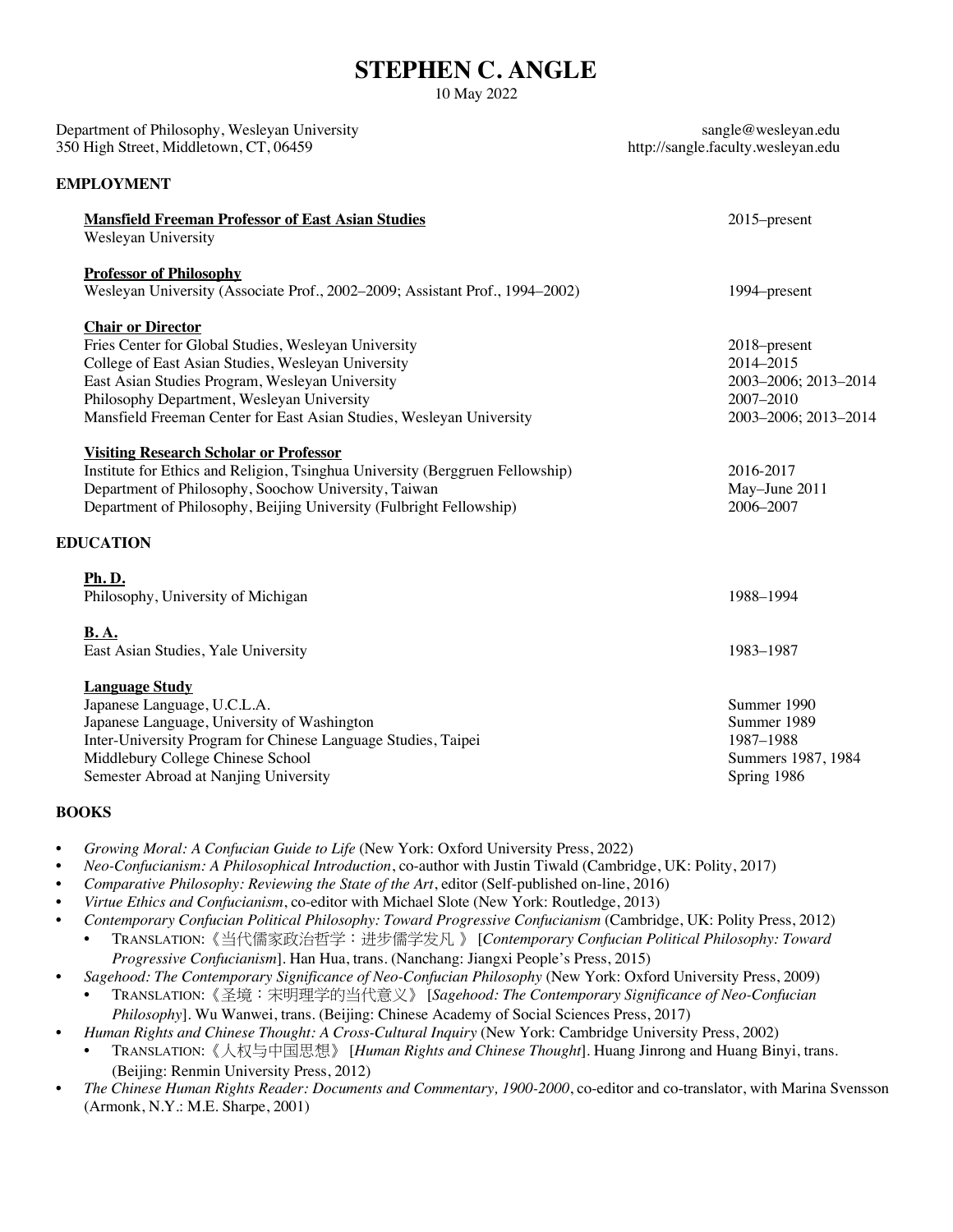# **GRANTS, HONORS, and AWARDS**

- Principal Investigator, "Wesleyan South Asia Initiative," Dept. of Education UISFL Grant Program (2018-2022)
- Co-Director (with Meghan Sullivan and Stephen Grimm), NEH Summer Institute "Reviving Philosophy as a Way of Life" (at Wesleyan University, summer 2018)
- Light of Civilization 2017 Chinese Cultural Exchange Person of the Year (2017)
- 东方文化研究计划学者 [Oriental Cultural Research Program Scholar] (2017)
- Berggruen Fellowship (affiliated with Tsinghua University, 2016-2017)
- Wesleyan Center for Humanities Faculty Fellowship (Spring, 2016)
- American Philosophical Association Grant (to support International Conference on Confucianism and Virtue Ethics; Spring 2010)
- Presented Inaugural Tang Junyi Lecture Series, University of Michigan (March, 2010)
- Co-Director (with Michael Slote), NEH Summer Seminar "Traditions Into Dialogue: Confucianism and Contemporary Virtue Ethics" (at Wesleyan University, Summer 2008)
- Fulbright Research Fellowship (affiliated with Beijing University, 2006-7)
- Mellon Semester Research Leave (Fall, 2006)
- Binswanger Prize for Excellence in Teaching (May, 2006)
- Millicent C. McIntosh Fellowship (2005-6)
- Wesleyan Center for Humanities Faculty Fellowship (Spring, 2002)
- Wesleyan Seed Grant (for new course combining philosophy with classical Chinese; 2001)
- Chiang Ching-Kuo Junior Postdoctoral Fellowship (1997-1998)
- W. T. Keck Technology in Teaching Mentor Grant (Spring 1997)
- New England Council-A.A.S. Project Grant (for the Confucian Etext Project; 1997)
- Wesleyan University Project Grants (for the Confucian Etext Project; 1995 and 1996)
- Fulbright Fellowship (to Taiwan; 1987-1988)

### **ARTICLES and CHAPTERS**

- Forth "'Standing Extremely High and Bright, yet on a Central and Normal Path': Joy and the Good Life in the *Ru* (Confucian) Tradition," co-authored with Bin Song, in Matthew Croasmun and Drew Collins, eds., *The Good Life in Comparative Perspective* (Baylor University Press)
- Forth "Can the People (*Min*) Ever Grow Up? Comments on Shu-Shan Lee, 'What Did the Emperor Ever Say?'" *Dao: A Journal of Comparative Philosophy* 21:4
- Forth "Confucian Leadership Meets Confucian Democracy," *Journal of Social and Political Philosophy*
- 2021 "The Need for Confucianism," *Journal of Confucian Philosophy and Culture* 35
- 2020 "人工智能能否引起真实的美德?儒家的答案 [Can Artificial Intelligence Lead Us to Genuine Virtue? A Confucian Perspective]," in Song Bing, ed., 《智能与智慧: 人工智能遇见中国哲学家》 [*Intelligence and Wisdom: Artificial Intelligence Meets Chinese Philosophers*] (Zhongxin Press)
- 2019 "Replacing Liberal Confucianism with Progressive Confucianism," *Journal of Confucian Philosophy and Culture* 32

TRANSLATION: "用进步儒学取代自由儒学 [Replacing Liberal Confucianism with Progressive Confucianism]" 《哲学 探索》 [*Philosophical Explorations*] 2 (2021)

- 2019 "Human Rights in Chinese Tradition," in Sarah Biddulph and Joshua Rosenzweig, eds., *Handbook on Human Rights in China* (Edward Elgar)
- 2019 "Neo-Confucianism as Philosophy," in Yanming An and Brian Bruya, eds., *New Life for Old Ideas: Chinese Philosophy in the Contemporary World* (CUHK Press)
- 2019 "Confucian Perspectives on the Morality of Economic Inequality," in Richard Madsen and Michael M. Sullivan, eds., *Economic Inequality and Morality: Diverse Ethical Perspectives* (Ethikon Institute / Brookings Institution Press)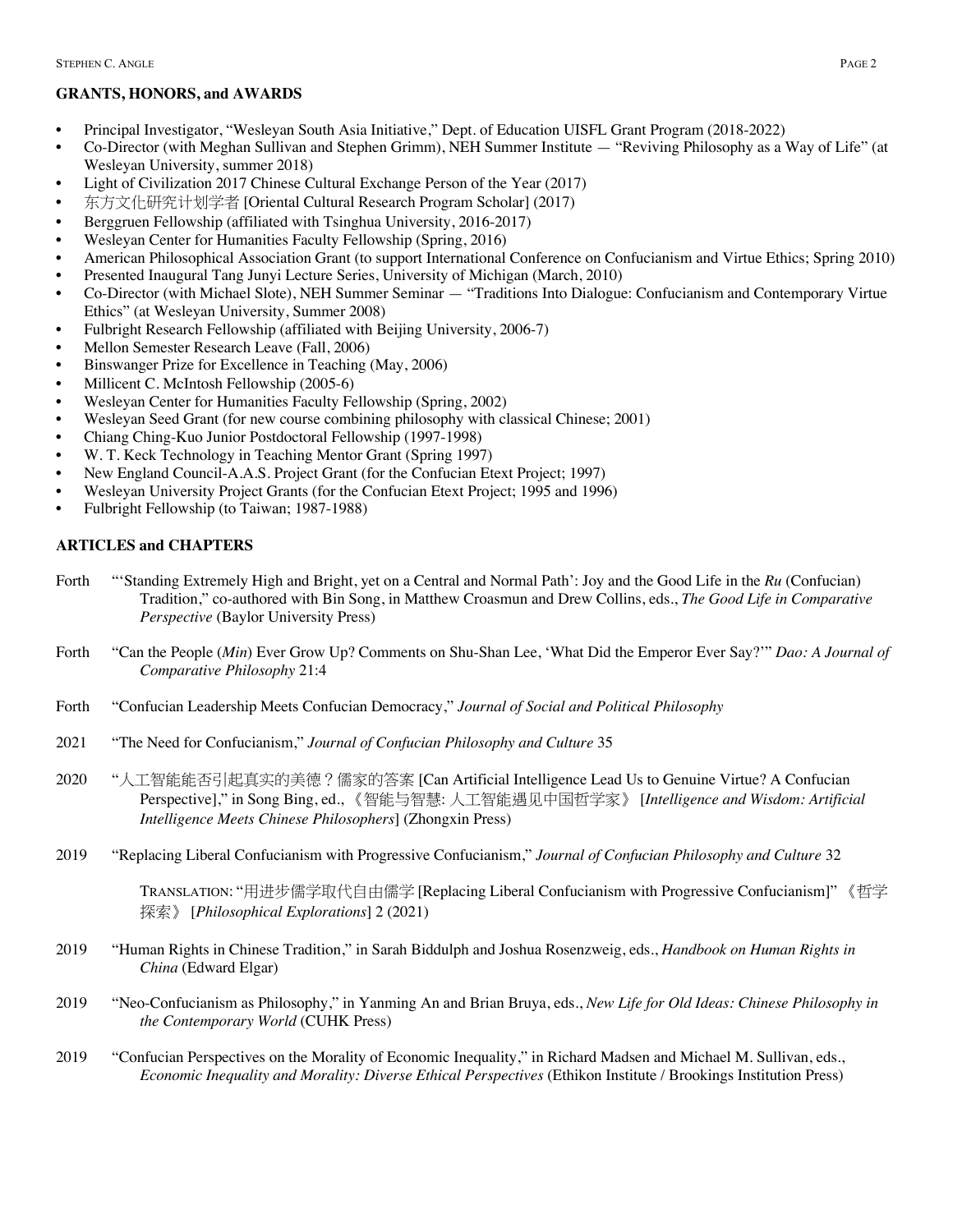2019 "Does Confucian Public Reason Depend on Confucian Civil Religion?" *Journal of Social Philosophy* 50:2

TRANSLATION: "儒家公共理性可依赖于公民宗教? [Does Confucian Public Reason Depend on Confucian Civil Religion?]" 《中国政治学》 [*Chinese Political Science*] 20 (2020)

- 2018 Editor, *The Adolescence of Mainland New Confucianism*, special issue 49:2 of *Contemporary Chinese Thought*
- 2018 "Introduction: The Adolescence of Mainland New Confucianism," *The Adolescence of Mainland New Confucianism*, special issue 49:2 of *Contemporary Chinese Thought*
- 2018 "Progressive Confucianism and Human Roles" AND "进步儒学与人伦" [Bilingual publication], 《孔学堂》[*Confucian Academy*] 2018, no. 2
- 2018 "儒家领袖与儒家民主 [Confucian Leadership and Confucian Democracy],"《文史哲》[*Journal of Chinese Humanities*] 2018, no. 3
- 2018 "Building Bridges to Distant Shores: Pragmatic Problems with Confucian Role Ethics," in James Behuniak, ed., *Appreciating the Chinese Difference: Essays in Honor of Roger T. Ames*
- 2018 "Buddhism and Zhu Xi's Epistemology of Discernment," in John Makeham, ed., *The Buddhist Roots of Zhu Xi's Philosophical Thought* (Oxford University Press)
- 2018 "*Tian* (天) as Cosmos in Zhu Xi's Neo-Confucianism," *Dao: A Journal of Comparative Philosophy* 17:2
- 2018 "The Future of Confucian Political Philosophy," *Comparative Philosophy* 9:1 (editor and contributor)
- 2017 "宋明理學,作為一種哲學 [Neo-Confucianism as Philosophy]," 《中國文哲研究通訊》[*Newsletter of the Institute of Chinese Literature and Philosophy, Academia Sinica*] 27:2
- 2017 "德性、自由与"有根的全球哲学"——关于"进步儒学"与"自由儒学"的对话 [Virtue, Liberty, and 'Rooted Global Philosophy'—A Dialogue Concerning Progressive Confucianism and Liberal Confucianism]" (with Guo Ping 郭萍), 《齐鲁学刊》 [*Qilu Academic Journal*] 2017, no. 4
- 2017 "生活儒学与进步儒学的对话 [Dialogue Between Life Confucianism and Progressive Confucianism]" (with Huang Yushun 黄玉顺), 《齐鲁学刊》 [*Qilu Academic Journal*] 2017, no. 4
- 2017 "Confucian Justification of Limited Government: Comments on Joseph Chan, *Confucian Perfectionism*," *Philosophy East and West* (67:1)
- 2016 "Moral Virtue, Civic Virtue, and Pluralism," *Dao: A Journal of Comparative Philosophy*
- 2016 "Social and Political Thought in Chinese Philosophy," Edward N. Zalta, ed., *Stanford Encyclopedia of Philosophy* (Fall 2016 Edition)
- 2015 "Zhu Xi's Virtue Ethics and the Grotian Challenge," in David Jones and He Jinli, eds., *Returning to Zhu Xi: Emerging Patterns within the Supreme Polarity* (SUNY Press)

TRANSLATION: "儒家人道主义与有根的全球哲学:德性伦理学与格劳修斯的挑战 [Confucian Humanism and Rooted Global Philosophy: Virtue Ethics and the Grotian Challenge]," in CASS Institute of Philosophy, ed., 《中外人文 精神研究第一辑》 [*Chinese and Foreign Research on the Humanistic Spirit, Vol. 1*] (2008)

- 2015 "Western, Chinese, and Universal Values," *Telos* 171
- 2015 "美国儒学:在传统与普世价值之间 [American Confucianism: Between Tradition and Universal Values]," in 《传统与启 蒙:中西比较的视野》[*Tradition and Enlightenment: East-West Comparative Perspectives*] (Chinese Academy of Social Sciences Press)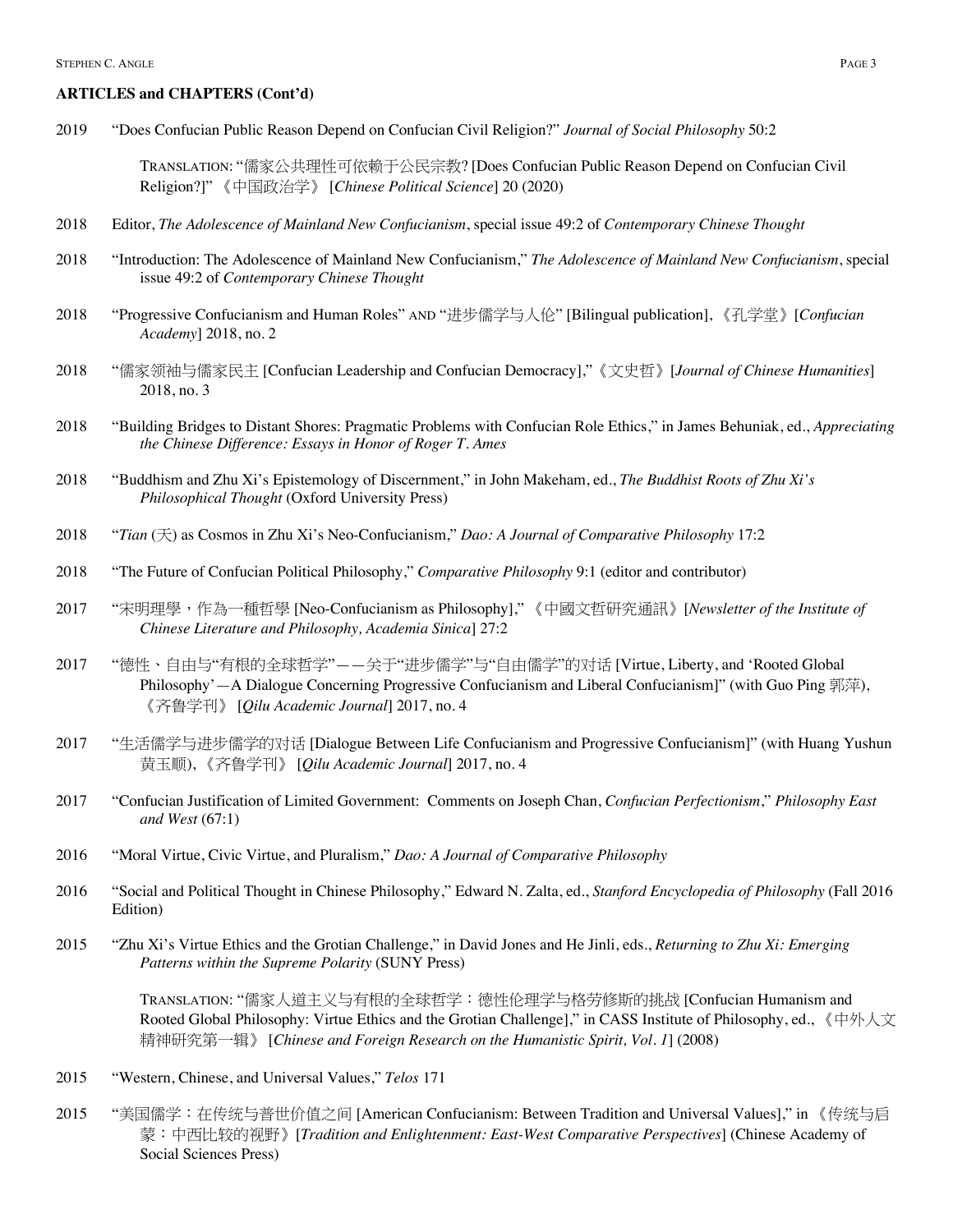- 2015 "Virtue Ethics, The Rule of Law, and the Need for Self-Restriction," in Brian Bruya, ed., *The Philosophical Challenge from China* (MIT Press)
- 2015 "World Virtue Ethics," in Lorraine Besser-Jones and Michael Slote, eds., *The Routledge Companion to Virtue Ethics* (Routledge)
- 2014 "Seeing Confucian 'Active Moral Perception' in Light of Contemporary Psychology," in Nancy Snow and Franco Trivigno, eds., *The Philosophy and Psychology of Virtue: An Empirical Approach to Character and Happiness* (Routledge)
- 2014 "Neo-Confucianism," in Duncan Pritchard, ed., *Oxford Bibliographies in Philosophy* (OUP)
- 2014 "Mou Zongsan and his *Nineteen Lectures on Chinese Philosophy*" [Self-published at http://sangle.faculty.wesleyan.edu]
- 2014 "安靖如教授之回應 [Reply to Critics]," in「聖境與德行:安靖如對宋明理學的詮釋」專輯 [Special Issue on "Sagehood and Virtue: On Stephen C. Angle's Interpretation of Neo-Confucian Thought"], 《中國文哲研究通訊》[*Newsletter of the Institute of Chinese Literature and Philosophy*] 33:3
- 2014 "儒家的"德性—礼—政治"模式:进步儒学视角下的政治哲学 [The Confucian Virtue–Ritual–Politics Model: Progressive Confucianism's Perspective on Political Philosophy]," 《烟台大学学报(哲学社会科学版)》 [Journal of Yantai University (Philosophy and Social Science Edition)] 27:1
- 2013 "The *Analects* and Moral Theory," in Amy Olberding, ed., *The Dao Companion to the Analects* (Springer)
- 2013 "Is Conscientiousness a Virtue? Confucian Answers," in Stephen C. Angle and Michael Slote, eds., *Virtue Ethics and Confucianism* (New York: Routledge)

TRANSLATION: "责任心是美德吗?——美德伦理学视域下重思孔孟荀的主张 [Is Conscientiousness a Virtue? Rethinking Confucius, Mencius, and Xunzi from the Perspective of Virtue Ethics]," 《文史哲》 [*Journal of Chinese Humanities*] 6 (2019)

- 2013 "Contemporary Confucian and Islamic Approaches to Democracy and Human Rights," *Comparative Philosophy* 4:1 (January, 2013)
- 2012 "牟宗三论自我坎陷:诠释与辩护 [Mou Zongsan on Self-Restriction (*Ziwo Kanxian*): An Interpretation and Defense]" 《中国儒学》 [*Chinese Confucianism*], vol. 7
- 2012 "Confucianism: Contemporary Expressions," in Michael Palmer and Stanley Burgess, eds., *The Wiley-Blackwell Companion to Religion and Social Justice* (Blackwell)
- 2012 "A Productive Dialogue: Contemporary Moral Education and Neo-Confucian Virtue Ethics," Journal of Chinese Philosophy (Supplement to Vol. 38)
- 2011 "Neither Morality Nor Law: Ritual Propriety as Confucian Civility," in Deborah Mower and Wade Robison, eds., *Civility in Politics and Education* (Routledge)
- 2011 "Piecemeal Progress: Moral Tradition Respect and Rooted Global Philosophy," in Chris Fraser, Dan Robins, and Timothy O'Leary, eds., *Ethics in Early China* (Hong Kong University Press)
- 2010 "Rethinking Confucian Authority and Rejecting Confucian Authoritarianism,"《中國哲學與文化》 [*Chinese Philosophy and Culture*] 8
- 2010 "Translating (and Interpreting) the *Mengzi*: Reflections on Bryan Van Norden's *Mengzi, with Selections from Traditional Commentaries*," *Journal of Chinese Philosophy* 37:4
- 2010 "Wang Yangming as Virtue Ethicist," in John Makeham, ed., *The* Dao *Companion to Neo-Confucianism* (Springer)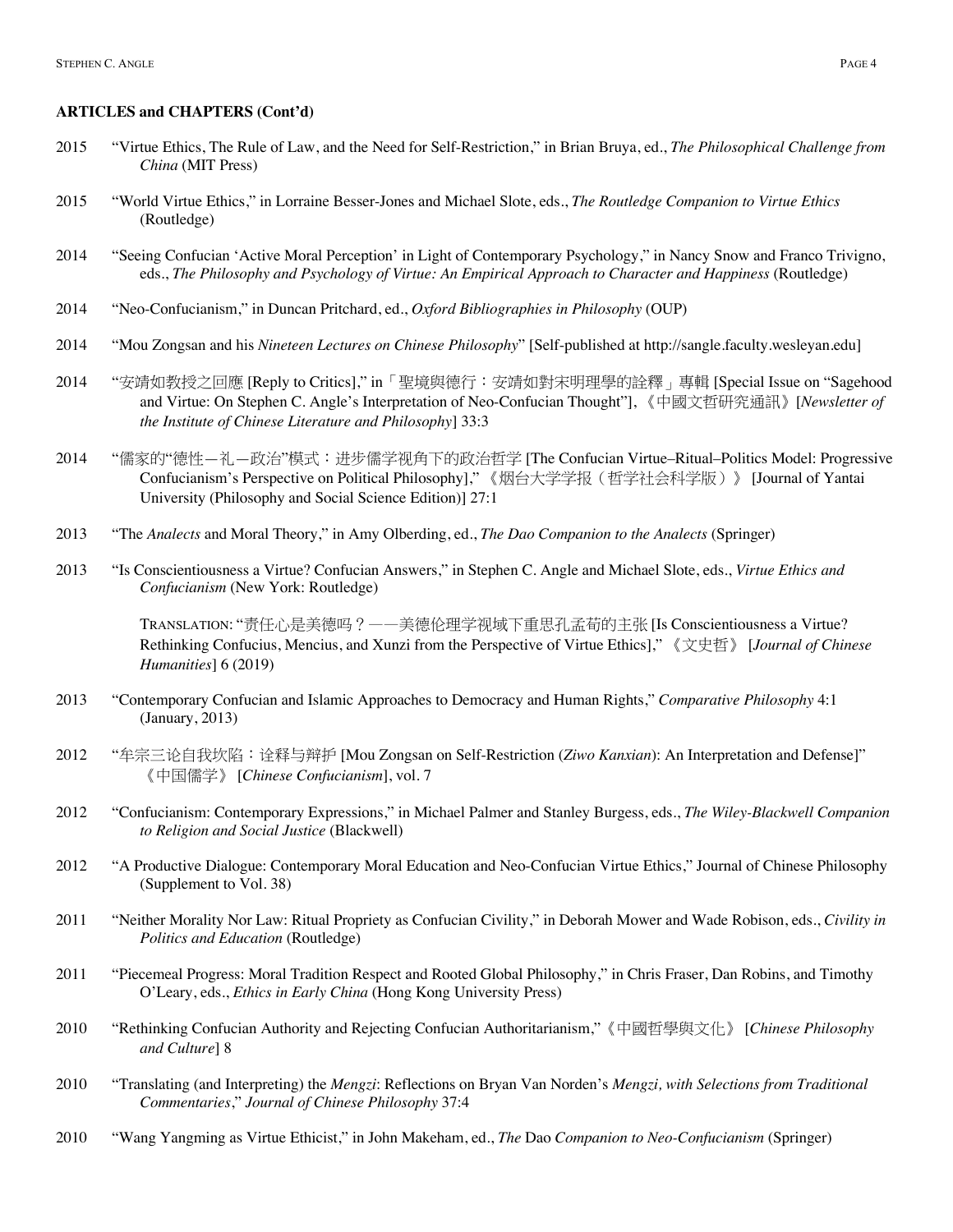- 2009 "参与的必要性:走向现代儒家政治 [The Necessity of Participation: Towards a Contemporary Confucian Politics],"《求 是学刊》 [*Seeking Truth*], no. 4
- 2009 "Defining 'Virtue Ethics' and Exploring Virtues in a Comparative Context: Comments on Bryan W. Van Norden, *Virtue Ethics and Consequentialism in Early Chinese Philosophy*," *Dao: A Journal of Comparative Philosophy* VIII:3
- 2009 "比较哲学中的分化 [Disaggregation in Comparative Philosophy]," in《云南大学学报(社会科学版)》 [*Journal of Yunnan University (Social Science Edition)*], no. 1
- 2008 "No Supreme Principle: Confucianism's Harmonization of Multiple Values," *Dao: A Journal of Comparative Philosophy* 7:1
- 2008 "How Serious is Our Divergence? A Reply to Thomas A. Metzger," *China Review International* 14:1
- 2008 "Human Rights and Harmony," *Human Rights Quarterly* 30:1 (February 2008)

TRANSLATION: "人权与和谐 [Human Rights and Harmony],"《中國哲學與文化》 [*Chinese Philosophy and Culture*] 4 (2009)

RE-TRANSLATION: "人权与和谐 [Human Rights and Harmony]," in 梁涛, ed., 《美德与权利——跨文化视域下的儒 学与人权》 [*Virtue and Rights: Confucianism and Human Rights in Cross-Cultural Perspective*] (CASS Press, 2016)

- 2007 "中國哲學家與全求哲學 [Chinese Philosophers and Global Philosophy],"《中國哲學與文化》[*Chinese Philosophy and Culture*] 1:1
- 2007 "敬、礼与完美在现代的政治哲学 **[**Reverence, Ritual, and Perfection in Contemporary Political Philosophy],《求是学 刊》 [*Seeking Truth*], no. 2
- 2006 "挑战和谐:儒家和谐观的辩证与诠释 [Challenging Harmony: Dialectics and Interpretation of the Confucian View of Harmony],"《中国儒学》 [*Chinese Confucianism*] 1:1
- 2006 "Making Room for Comparative Philosophy: Davidson, Brandom, and Conceptual Distance," in Bo Mou, ed., *Davidson's Philosophy and Chinese Philosophy: Constructive Engagement* (Brill)
- 2006 "A Fresh Look at Knowledge and Action: Wang Yangming in Comparative Perspective. A Feature Review of Warren Frisina, *The Unity of Knowledge and Action: Toward a Nonrepresentational Theory of Knowledge*," *Journal of Chinese Philosophy* 33:2
- 2005 "Must We Choose Our Leaders? Human Rights and Political Participation in China," *Journal of Global Ethics* 1:2
- 2005 "Sagely Ease and Moral Perception," *Dao: A Journal of Comparative Philosophy* V:1
- 2005 "Decent Democratic Centralism," *Political Theory* 33:4

TRANSLATION: "合宜的民主集中制" [Decent Democratic Centralism],"《经济社会体制比较》 [*Comparative Economic and Social Systems*] (2006, no. 4)

TRANSLATION: "合宜的民主集中制" [Decent Democratic Centralism],"《多元杂志》[*Pluris*] (2007)

- 2005 "Ritual and Reverence in Ancient China and Today. Feature Review of Paul Woodruff, *Reverence: Renewing a Forgotten Virtue*," *Philosophy East & West* 55:3
- 2003 "'*Dao*' as a Nickname," co-authored with John A. Gordon, *Asian Philosophy* 13:1
- 2002 "Pluralism In Practice: Incommensurability and Constraints on Change in Ethical Discourses," in Michael Barnhart, ed., *Varieties of Ethical Reflection* (Lexington)
- 2000 "Should We All Be More English? Liang Qichao, Rudolf von Jhering, and Rights," *Journal of the History of Ideas* 61:2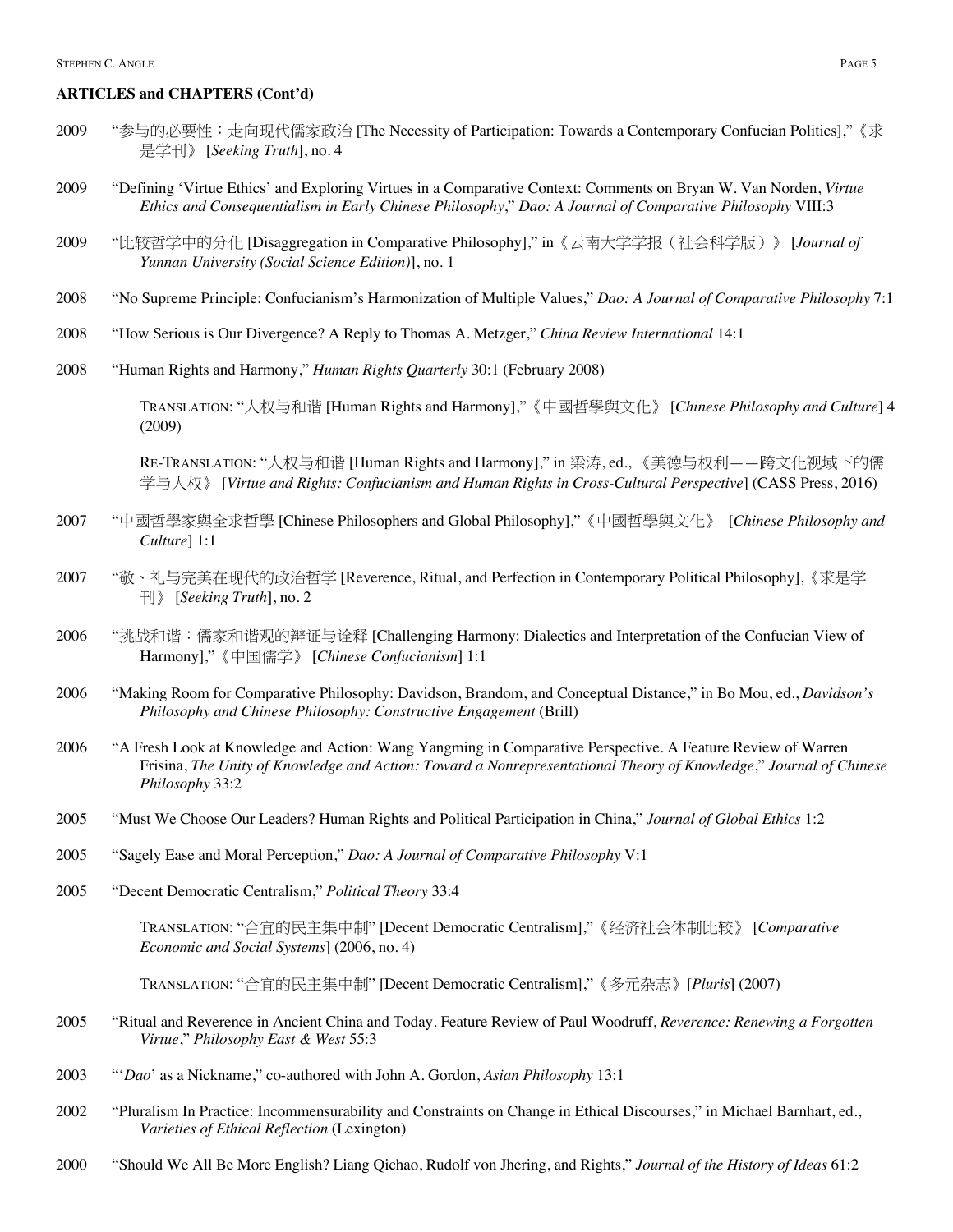- 1999 Co-editor and co-translator, with Marina Svensson, *On Rights and Human Rights: A Contested and Evolving Chinese Discourse, 1900-1949*, special issue 31:1 of *Contemporary Chinese Thought*
- 1999 "酒瓶和葡萄酒:新儒学和中国权利思想 [Of Wines and Bottles: Neo-Confucianism and Chinese Rights Discourse],"《国 际儒学研究》[*International Confucian Research*], vol. 6
- 1998 "Did Someone Say 'Rights'? Liu Shipei's Concept of '*Quanli*'," *Philosophy East & West* 48:4
- 1998 "The Possibility of Sagehood: Reverence and Ethical Perfection in Zhu Xi's Thought," *Journal of Chinese Philosophy* 25:3

#### **MINOR PUBLICATIONS and REFERENCE WORKS**

- 2022 Review of *Abolishing Boundaries: Global Utopias in the Formation of Modern Chinese Political Thought, 1880-1940* by Peter Zarrow, *The Middle Ground Journal: World History and Global Studies*
- 2021 "What We Learned From Teaching a "Living a Good Life" Course During the Pandemic," co-author with Steven Horst and Tushar Irani, *ThriveGlobal*.
- 2021 "Reply to Dr. Yu Yihsoong," *Philosophy East & West* 71:1
- 2021 Review of *Just Hierarchy: Why Social Hierarchies Matter in China and the Rest of the World* by Daniel A. Bell and Wang Pei, *Ethics* 131:2
- 2020 "Teaching Philosophy as a Way of Life," co-author with Steven Horst and Tushar Irani, *Daily Nous*
- 2019 "对何中华与李义天两位学者的回应 [Reply to He Zhonghua and Li Yitian]," 《文史哲》 [*Journal of Chinese Humanities*] 6
- 2017 "Zhu Xi's Breakthrough," *Harvard Divinity Bulletin* (Autumn/Winter)
- 2017 "Response to Danielle Macbeth, 'The Place of Philosophy'," *Philosophy East and West* 67:4
- 2017 Review of *A Late Sixteen-Century Chinese Buddhist Fellowship: Spiritual Ambitions, Intellectual Debates, and Epistolary Connections* by Jennifer Eichman, *Frontiers of Literary Studies in China* 11:2
- 2017 "'进步儒学'访谈绿 [Interview on 'Progressive Confucianism']" (with Wu Haixia 武海霞), 《中华读书报》 [*China Reading Weekly*], May 17, 2017
- 2017 Review of *Social Ethics in a Changing China: Moral Decay or Ethical Awakening* by He Huaihong, *China Quarterly* 229
- 2017 Review of *Public Reason Confucianism* by Sungmoon Kim, *Ethics* 127:3
- 2016 "Introduction," in *Comparative Philosophy: Reviewing the State of the Art*, ed. Stephen C. Angle (2016; Self-published at https://works.bepress.com/stephen-c-angle/)
- 2016 Review of (1) *Ironies of Oneness and Difference: Coherence in Early Chinese Thought; Prolegomena to the Study of Li* 理; and (2) *Beyond Oneness and Difference: Li* 理 *in Chinese Buddhist Thought and Its Antecedents*, by Brook Ziporyn, *Dao: A Journal of Comparative Philosophy* (15:1).
- 2015 Review of *The Confucian Philosophy of Harmony* by Chenyang Li, *Frontiers of Philosophy in China*
- 2014 Review of *Reframing the Intercultural Dialogue on Human Rights: A Philosophical Approach*, by Jeffrey Flynn, *Notre Dame Philosophical Reviews*
- 2014 "Sages and Self-Restriction: A Reply to Joseph Chan," *Philosophy East & West* 64:3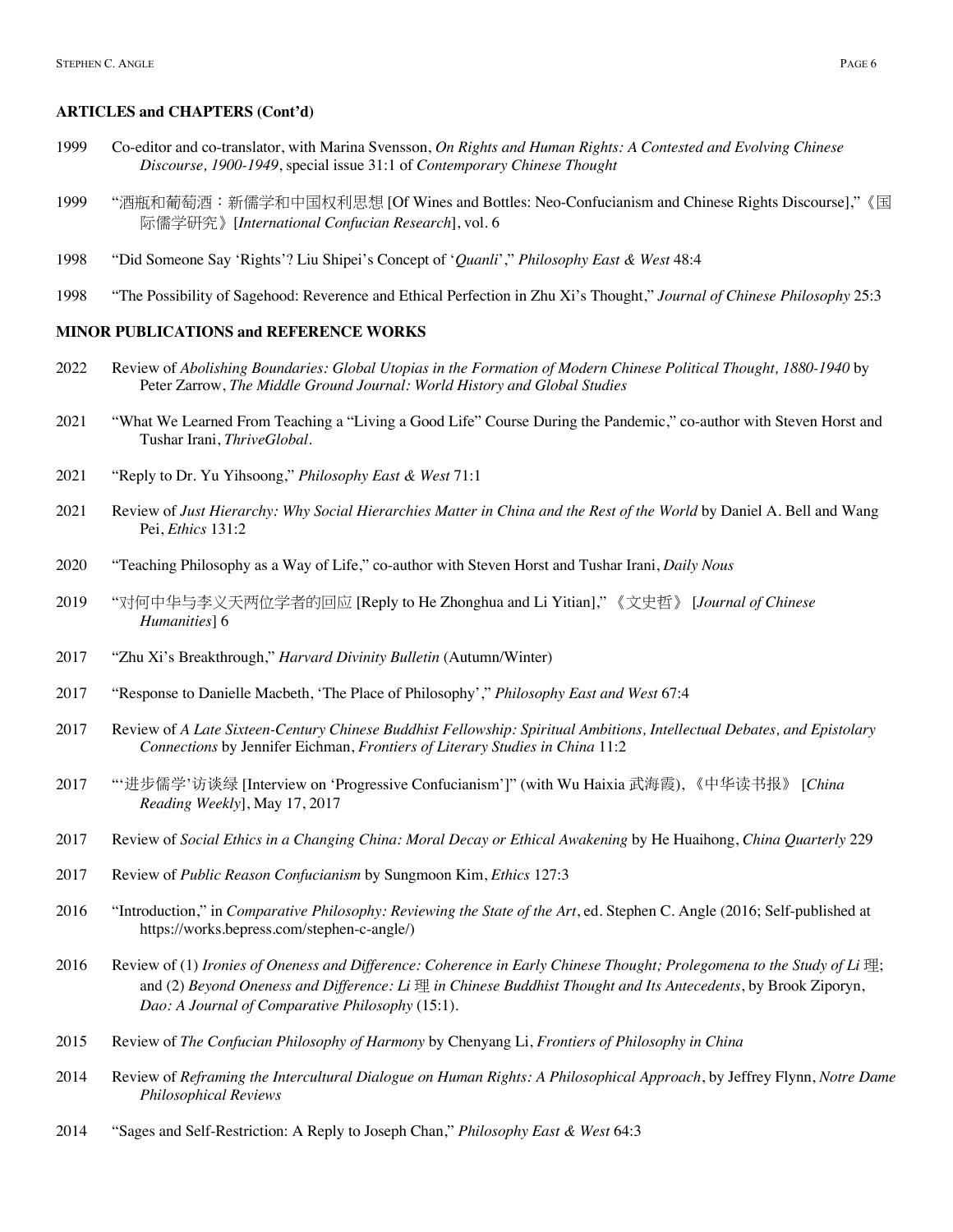#### **MINOR PUBLICATIONS and REFERENCE WORKS (Cont'd)**

- Review of *A Confucian Constitutional Order: How China's Ancient Past Can Shape Its Political Future* by Jiang Qing, *Philosophy East & West* 64:2
- "Reply to Critics," *Dao: A Journal of Comparative Philosophy* 12:3
- Review of *Learning to Emulate the Wise: The Genesis of Chinese Philosophy as an Academic Discipline in Twentiethcentury China*, John Makeham, ed., *The China Journal* 69
- Review of *Contemporary Chinese Political Thought: Debates and Perspectives*, Fred Dallmayr and Zhao Tingyang, eds., *Dao: A Journal of Comparative Philosophy* 12:1
- "Confucius," *International Encyclopedia of Ethics*, ed. Hugh LaFollette (Wiley Blackwell)
- "A Response to Thorian Harris," *Philosophy East & West* 62:3
- "Preface to the Chinese Edition," in《人权与中国思想》 [*Human Rights and Chinese Thought*]. Huang Jinrong and Huang Binyi, trans. (Beijing: Renmin University Press)
- Review of *The Discovery of Chinese Logic* by Joachim Kurtz, *History and Philosophy of Logic* 33:3
- Review of *Governance of Life in Chinese Moral Experience: The Quest for an Adequate Life*, Zhang, Kleinman, and Tu, eds., *Journal of Asian Studies* 71:1
- "儒家民族主义与混合政体 [Confucian Nationalism and Hybrid Polities—A Reply to Daniel Bell]," 《文化纵横》[*Beijing Culture Review*] <http://www.21bcr.com/a/zhuan\_\_ti/bitan\_rujiayuminzuzhuyi/2011/1026/3190.html>
- "Reply to Justin Tiwald," *Dao: A Journal of Comparative Philosophy* 10:2
- Review of *Taking Confucian Ethics Seriously: Contemporary Theories and Applications*, Kam-por Yu, Julia Tao, and Philip J. Ivanhoe, eds. *Notre Dame Philosophical Reviews*
- "A Reply to Fan Ruiping," *Dao: A Journal of Comparative Philosophy* 9:4
- Review of *Reconstructionist Confucianism: Rethinking Morality After the West* by Ruiping Fan, *Dao: A Journal of Comparative Philosophy* 9:3
- "Chinese Political Thought," major entry (3000 words) in George T. Kurian, ed., *International Encyclopedia of Political Science*
- "Neo-Confucianism," *Encyclopedia of Political Theory*, ed. Mark Bevir (Sage)
- "The Minimal Definition and Methodology of Comparative Philosophy: A Report from a Conference," *Comparative Philosophy* 1:1
- "Confucianism on the Comeback: Current Trends in Culture, Values, Politics, and Economy," *Social Education* 74:1
- Review of *Neo-Confucianism in History*, by Peter K. Bol, *Journal of Chinese Studies* 50
- Review of *Lost Soul: "Confucianism" in Contemporary Chinese Academic Discourse* by John Makeham, *Harvard Journal of Asiatic Studies* 69:1
- "Does Michigan Matter?" *APA Newsletter on Asian and Asian-American Philosophers and Philosophies* 8:1
- Review of *The Globalization of Ethics: Religious and Secular Perspectives*, eds*.* William M. Sullivan and Will Kymlicka, *Notre Dame Philosophical Reviews*
- Review of *Overcoming Our Evil: Human Nature and Spiritual Exercises in Xunzi and Augustine* by Aaron Stalnaker, *Dao: A Journal of Comparative Philosophy* 6:3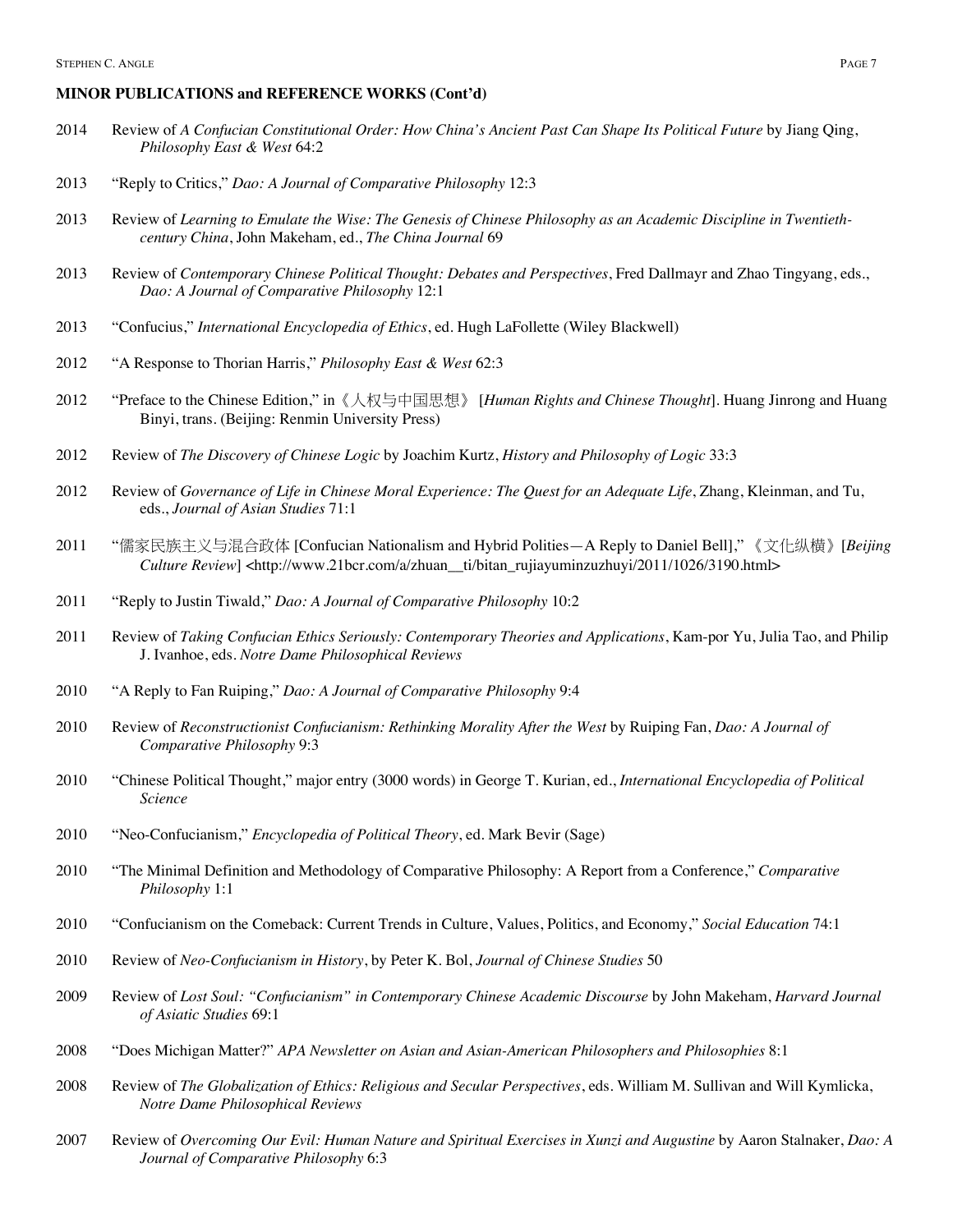#### **MINOR PUBLICATIONS and REFERENCE WORKS (Cont'd)**

- "Zhu Xi," *Encyclopedia of Philosophy*, 2nd edition, ed. Donald M. Borchert (Macmillan)
- Review of *A Cloud Across the Pacific: Essays on the Clash Between Chinese and Western Political Theories Today* by Thomas A. Metzger, *Dao: A Journal of Comparative Philosophy* 5:2
- Review of *Confucian Ethics*, eds. Kwong-loi Shun and David Wong, *Notre Dame Philosophical Reviews*
- "Concepts, Communication, and the Relevance of Philosophy to Human Rights: A Reply to Peerenboom," *Philosophy East & West* 55:2
- Review of *New Confucianism: A Critical Examination*, ed. John Makeham, *Journal of Chinese Philosophy* 31:4
- Translation of Zhang Xianglong's "Heidegger's View of Language and the Lao-Zhuang View of *Dao*-Language," in Robin Wang, ed., *Chinese Philosophy in an Era of Globalization* (SUNY)
- "Philosophy of Governance," major entry (5000 words) in A. S. Cua, ed., *Encyclopedia of Chinese Philosophy* (Routledge)
- "*Quanli* (Rights)," entry (2000 words) in A. S. Cua, ed., *Encyclopedia of Chinese Philosophy* (Routledge)
- Review of *Contemporary Chinese Philosophy* eds. Chung-Ying Cheng and Nicholas Bunin, *Journal of Chinese Philosophy* 29:4
- Review of *Moral Vision and Tradition: Essays in Chinese Ethics* by A. S. Cua, *Journal of Asian Studies* 60:4
- Review of *Boston Confucianism* by Robert Cummings Neville, *Journal of Asian Studies*
- Review of *Manufacturing Confucianism* by Lionel Jensen, *Philosophy East & West* 51:1
- Review of *The Discourse of Human Rights in China* by Robert Weatherley, *Journal of Asian Studies* 59:3
- Translation of Liang Qichao's "On Rights Consciousness," in *Sources of Chinese Tradition*, second edition, vol. 2
- Review of *Knowledge Painfully Acquired*, translated by Irene Bloom, *Journal of Asian Studies* 55:2
- Review of *Chu Hsi: New Studies* by Wing-tsit Chan, *Journal of Asian Culture*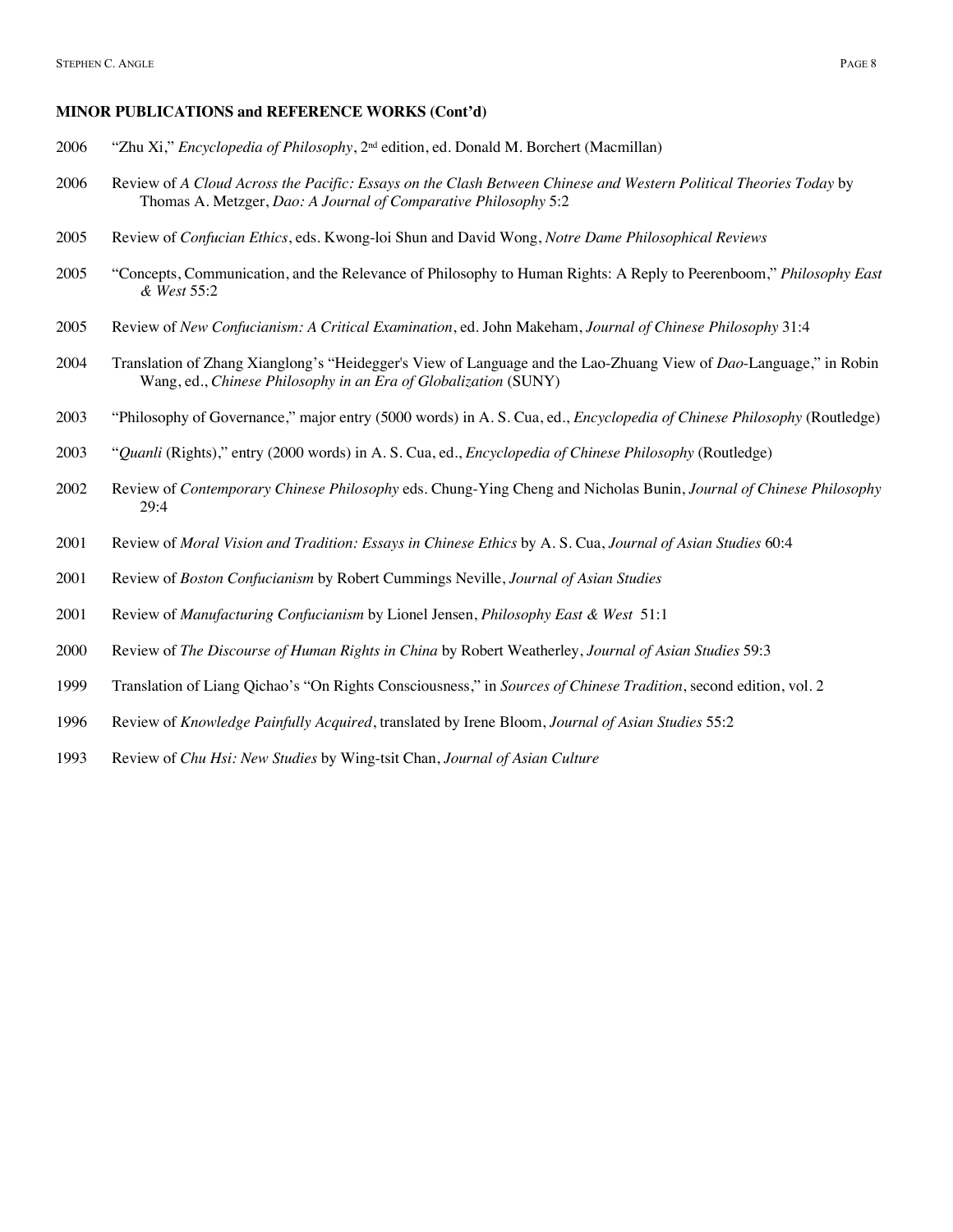# **PROFESSIONAL SERVICE**

- Member, National Screening Committee for Fulbright U.S. Student Program (Fall 2019 and Fall 2021)
- Organizer, Sixth Annual Global Engagement in the Liberal Arts Conference: "Language, Identity, and Global Learning: The Values of Multilingualism" (Wesleyan University, October 2021)
- Advisor, Mellon Philosophy as a Way of Life Network (2018–2021)
- Chair, U.S. Committee of the China Summer School Program (2018–)
- Chair, Whitman College Philosophy Department External Review Committee (2016)
- Co-organizer, Rutgers Workshops in Chinese Philosophy (Rutgers University, April 2013, April 2014, April 2016, April 2018)
- Organizer, Workshop on Virtues—Intellectual and Moral (Wesleyan University, April 2013)
- Co-organizer, International Conference on Confucianism and Virtue Ethics (Peking University, May 2010)
- Member, American Philosophical Association, Committee on International Cooperation (2009–12)
- President, International Society for Comparative Study of Chinese and Western Philosophy (2008-2011; Vice President, 2005-8)
- Organizer, Neo-Confucianism and Global Philosophy Conference (Wesleyan University, February 2006)
- Organizer, Workshop on Confucianism and Pluralism (Wesleyan University, May 2000)
- Editorial Boards:
	- *Dao: A Journal of Comparative Philosophy* (2006–)
	- *Frontiers of Philosophy on China* (2012–)
	- Chinese Comparative Philosophy section, *Philosophy Compass* (2013–)
	- *Journal of Value Inquiry* (2013–)
- Advisory Boards:
	- *Contemporary Chinese Thought* (2005–)
	- *Warring States Papers* (2009–)
	- "World Thought in Translation," Yale University Press (2009–)
	- 《当代儒学研究》[*Research on Contemporary Confucianism*], (2010–)
	- 《比较哲学与比较文化》[*Comparative Philosophy and Comparative Literature*], Wuhan (2010–)
	- Center for East Asian and Comparative Philosophy, City Univ. of Hong Kong (2013–)
	- "Philosophy and Cultural Identity" book series (2013–)
	- Berggruen Philosophy and Culture Center (2014–)
	- "Becoming Virtuous" book series (2015–)
	- "Studies in Comparative Political Theory" book series (2015–)
	- "Philosophy as a Way of Life" book series (2016–)
	- Ma Yifu International Center for Humanities Studies, Zhejiang University (2017–)
	- *Comparative Political Theory* (2020–)
	- 《当代儒学》 [*Contemporary Confucianism*] (2021–)
- Manuscript reviews for numerous presses and journals
- Tenure and Promotion reviews for numerous colleges and universities

# **WESLEYAN SERVICE**

- Chair, Associate Director of Intercultural Learning Search Committee (Spring, 2022)
- Chair, Assistant Professor of the Practice in American Sign Language Search Committee (Spring 2022)
- Assistant Director for International Student Affairs Search Committee (Spring 2022)
- Process Adviser, Assistant Professor of Latin American Literature Search Committee (Fall 2021–Spring 2022)
- Chair, Assistant Director for Fellowships Search Committee (Fall 2021)
- Visiting Assistant Professor in the Philosophy of Race Search Committee (Spring 2021)
- Co-Chair, Wesleyan-University Network for Human Rights Joint Program Steering Committee (Fall 2020–)
- Chair, Chinese Language Coordinator Search Committee (Spring 2020)
- Center for Pedagogical Innovation Director's Council (Fall 2019–)
- Chair, Hindi-Urdu Search Committee (Fall 2018-Spring 2019)
- Wesleyan India Initiative Steering Committee (Spring 2018–)
- Associate Director of Visual Arts Search Committee (Fall 2017)
- Wesleyan China Initiative Steering Committee (Spring 2017–Fall 2019)
- Title IX Committee; Co-Chair, Policy Subcommittee (Fall 2014–Spring 2015)
- Advisory Board, Center for Global Studies (Fall 2014–Spring 2016; Fall 2017–Spring 2018)
- Binswanger Prize Committee (Spring 2014–Spring 2016)
- Committee on Service (Spring 2012–Fall 2012)
- Merit Committee (Fall 2011–Spring 2013)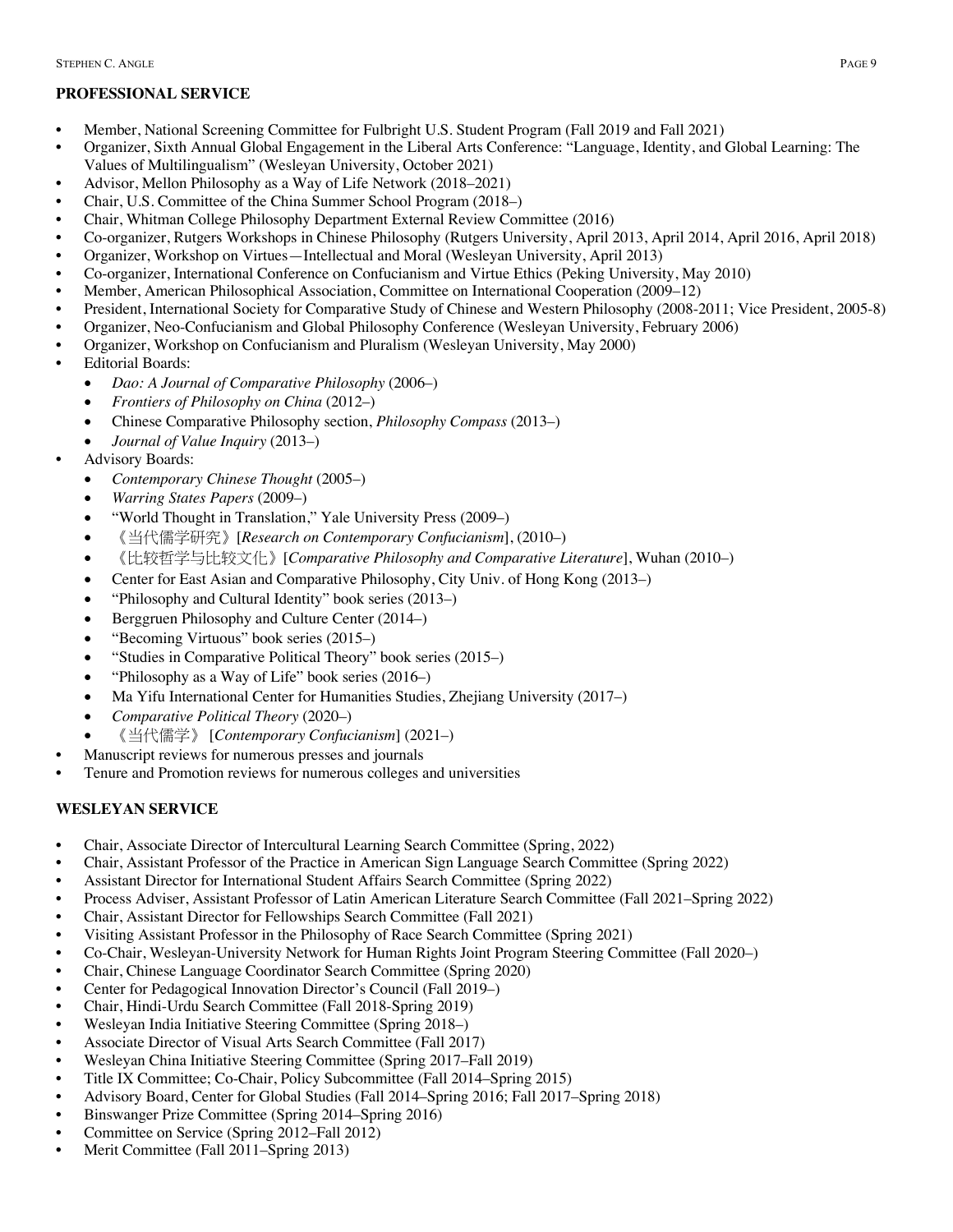# **WESLEYAN SERVICE (Cont'd)**

- Division Organization Committee (Fall 2011)
- Faculty Committee on Rights and Responsibilities (Fall 2009–Spring 2010 AND Fall 2013–Spring 2015)
- Review and Appeals Board (2004–2006, Fall, 2008, 2009–2010, 2011–2012 [Vice Chair], Fall 2014, Spring 2020)
- Internationalization Working Group (Spring 2008)
- Wesleyan Summer Experience Grant selection Committee (Spring 2008)
- Faculty Representative to Board of Trustees' Campus Affairs Committee (Fall 2005–Spring 2006)
- Chair of FEAS Expansion Building Committee (Fall 2004–Winter 2006)
- Dean of the College Search Committee (Fall 2004–Spring 2005)
- Freeman Asian/Asian American Initiative Steering Committee (Fall 2003–June 2006)
- Academic Technology Advisory Committee (Fall 2000–Fall 2002)
- Work and Family Committee (Fall 1999–Spring 2000)
- Mellon Minority Undergraduate Fellowship Mentor (Summer 1999–Spring 2001)
- Advisory Committee (1998–2000)

# **PRESENTATIONS**

- 2022 "Growing Moral," Grace Farms Books on Faith and Meaning podcast AND Philosophy as a Way of Life podcast "Growing Moral: Living as a Progressive Confucian in the 21st Century," Nanyang Technological University, Singapore AND City University of Hong Kong
	- "Progressive Confucianism and Its Critics: A Dialogue on Religion," University of Chicago Philosophy and Religion Workshop
	- "A Brief History of Current Work on PWOL," APA Central Division Conference

"Growing Moral: Ancient Confucianism on Living Well Today," Martha's Table Wellness Wednesday Workshop "Political Children: Comments on Lee's 'What Did the Emperor Ever Say?'" APA Eastern Division Conference

2021 "Progressive Confucianism and Its Critics," Sun Yat-sen University (Zhuhai) Philosophy Department "The *Analects* and Modern Moral Philosophy," Philiminality Oxford

"Learning by Living: Confucian and Daoist Philosophical Exercises," Teaching East Asian in the Humanities Conference (UC Berkeley)

"Neo-Confucianism on Learning to be Virtuous," SUNY New Paltz

"Human Rights and Chinese Traditions," Asian Studies Development Program Workshop (Middlesex Community College) "What Makes a Campus Global?" Vassar College

"The *Analects* of Confucius," Grace Farms Foundation, "Books on Faith and Meaning" series

- 2019 "How (and Why) to be a Feminist Confucian," Skidmore College
	- "The Past, Present, and Future of Progressive Confucianism," Duke Kunshan University
	- "The Three Types of Knowing in Zhu Xi's Epistemology," Fudan University
	- "The Creative Transformation of Modern, Progressive Confucianism: Two Case Studies," 2019 Spiritual Humanism Symposium (Peking University)
	- "Do Institutions Have Authority Over Us? Reflections on the History of Confucian *Renzhi* versus *Fazhi* Debates," Oxford Comparative Legitimacies Conference (Oxford University)
	- "A 'Progressive Confucian' Case for Gay Marriage," Wesleyan University
	- "人工智能能否引起真实的美德?儒家的答案 [Can Artificial Intelligence Lead To Genuine Virtue? A Confucian Answer]," 人工智能遇见中国哲学家工作坊 [Artificial Intelligence Meets Chinese Philosophers Workshop] (Berggruen Institute China Center, Beijing)

"Progressive Confucianism and Spousal Relationships," Women as Exemplary Persons in the Ru (Confucian) Tradition Conference (Confucius Institute U.S. Center, Washington DC)

- 2018 "Using the Web to Cultivate Progressive Confucians in China," Wesleyan University Compass Workshop "Whither Chinese Political Philosophy? The Role of Mainland New Confucianism," Nanyang Technological University "Confucianism as a Way of Life," Rectifying the Name of Confucianism Conference (Boston University) AND 34th Annual Sullivan Lecture (Fordham University) AND Yale-NUS College (Singapore)
	- "Teaching Philosophy in Chinese," Global Engagement in the Liberal Arts Conference (Colby College)
	- "Can Artificial Intelligence Lead to Genuine Virtue? A Confucian perspective," 2018 Northeast Conference on Chinese Thought, University of Connecticut
	- "China's Rise and Confucianism's Revival," Vanderbilt China Forum
	- "关于儒家思想与人工智能 [Remarks on Confucianism and Artificial Intelligence]," 人工智能、机器人与社会 [AI, Robotics, and Society Conference], Peking University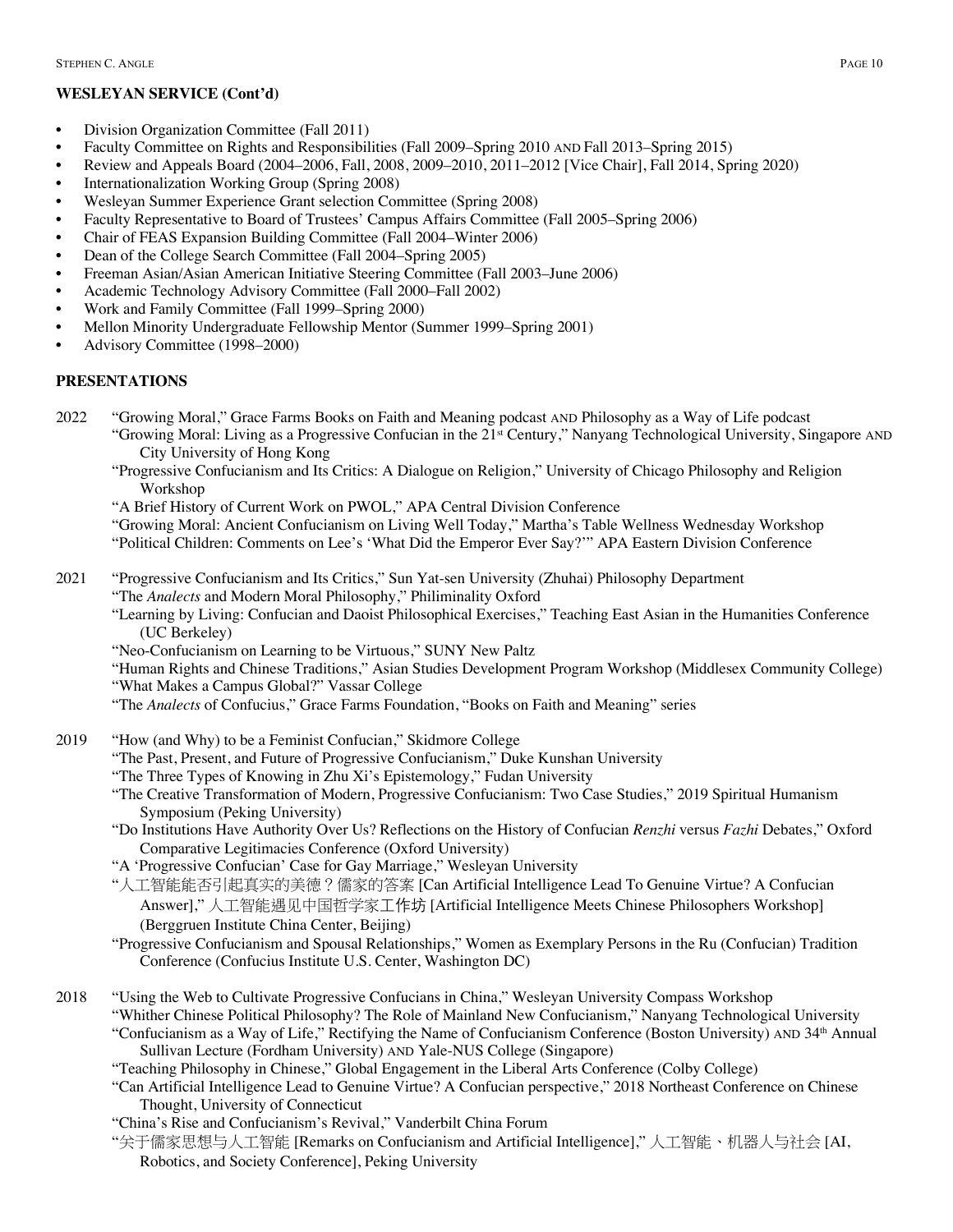- 2017 "Whither Chinese Political Philosophy? The Role of Mainland New Confucianism," University of Toronto "Contemporary Confucian Debates Over Human Relationships," Yale University Global Philosophy Society "Neo-Confucianism as Philosophy," Boston University Confucian Association
	- "Why Adding Non-Western and Comparative Philosophy to a Philosophy Department is a Good Idea and How to Do it Right," Boston University Department of Philosophy
	- "Where is Mainland New Confucianism Headed?" Yale University Council on East Asian Studies
	- Opening remarks and responses at "进步儒学工作坊 [Workshop on Progressive Confucianism]," Fudan University
	- "安靖如与大陆新儒家的系列对谈之七;以经学为专题 [Dialogue Series Between Stephen Angle and Mainland New Confucians, Number 7: On the Classics]," People's University of China
	- "Progressive Confucianism and Human Roles," International Conference on Human Beings or Human Becomings (Qufu), AND Sungkyunkwan University
	- "安靖如与大陆新儒家的系列对谈之六;以自由儒学为专题 [Dialogue Series Between Stephen Angle and Mainland New Confucians, Number 6: On Liberal Confucianism]," People's University of China
	- "人权在中国传统 [Human Rights in Chinese Tradition]," Tsinghua University
	- "进步儒学与生活儒学:安靖如遇黄玉顺的对话 [Progressive Confucianism and Life Confucianism: A Dialogue Between Stephen C. Angle and Huang Yushun]," Jinan
	- "安靖如与大陆新儒家的系列对谈之五;以儒学与现代/当代之分为专题 [Dialogue Series Between Stephen Angle and Mainland New Confucians, Number 5: On the Distinction between Modern and Contemporary]," People's University of China
	- "安靖如与大陆新儒家的系列对谈之四;以左翼儒学为专题 [Dialogue Series Between Stephen Angle and Mainland New Confucians, Number 4: On Left Confucianism]," People's University of China
	- "进步儒学与当代社会 [Progressive Confucianism and Contemporary Society]," Peking University
	- "儒学如何回应当代社会的挑战 [How Confucianism Should Respond to Contemporary Social Challenges]," 孔学堂 [Confucian Academy] (Guiyang, China)
	- "进步儒学与人伦 [Progressive Confucianism and Human Roles]," Zhejiang University, AND Shandong University, AND East China Normal University
	- "安靖如与大陆新儒家的系列对谈之三;以中西视野下的儒学为专题 [Dialogue Series Between Stephen Angle and Mainland New Confucians, Number 3: On Confucianism as Seen from Eastern and Western Perspectives]," Peking University
	- "安靖如与大陆新儒家的系列对谈之二;以宗教为专题 [Dialogue Series Between Stephen Angle and Mainland New Confucians, Number 2: On Religion]," People's University of China
	- "进步儒学是否自由主义的一种 [Is Progressive Confucianism a Form of Liberalism]?" People's University of China
	- "从进步儒学的角度看社会压迫 [Social Oppression as Viewed from the Perspective of Progressive Confucianism]," Central Nationalities University
	- "安靖如与大陆新儒家的系列对谈之一;以牟宗三为专题" [Dialogue Series Between Stephen Angle and Mainland New Confucians, Number 1: On Mou Zongsan]," People's University of China
	- "Human Rights in Chinese Tradition," Hong Kong Baptist University
	- "Progressive Confucianism and the Future of Confucian Political Philosophy," Roundtable on the Future of Confucian Political Philosophy (University of Hong Kong)
	- "Does Confucian Public Reason Depend on Confucian Civil Religion?" Symposium on Sungmoon Kim's *Public Reason Confucianism* (University of Hong Kong)
	- "Confucian Leadership Meets Confucian Democracy," Chinese University of Hong Kong
- 2016 "从进步儒学的角度看社会压迫 [Social Oppression as Viewed from the Perspective of Progressive Confucianism]," Tsinghua University, Beijing
	- "儒家民主 [Confucian Democracy]," Songshan Forum (Dengfeng, China)
	- "孙中山与进步儒学 [Sun Yatsen and Progressive Confucianism]," Sun Yatsen and Modern Chinese Political Philosophy Conference (Beijing)
	- "Confucian Perspectives on the Morality of Economic Inequality," Wesleyan University Philosophy Proseminar AND Beijing Berggruen Fellows Workshop
	- "Where and What is *Tian* in Neo-Confucianism?" Eleventh East-West Philosophers' Conference (East-West Center, Hawaii) "Comparative Philosophy: A Manifesto," Wesleyan University Center for Humanities
	- "How Buddhist is Neo-Confucianism? The Roots and Branches of Zhu Xi's Epistemology," Rutgers University
	- "Vicious Oppression, Valuable Deference, and Provisional Hierarchy: A Contemporary Confucian Perspective," Berggruen Center for Philosophy and Culture Workshop on Hierarchy and Equality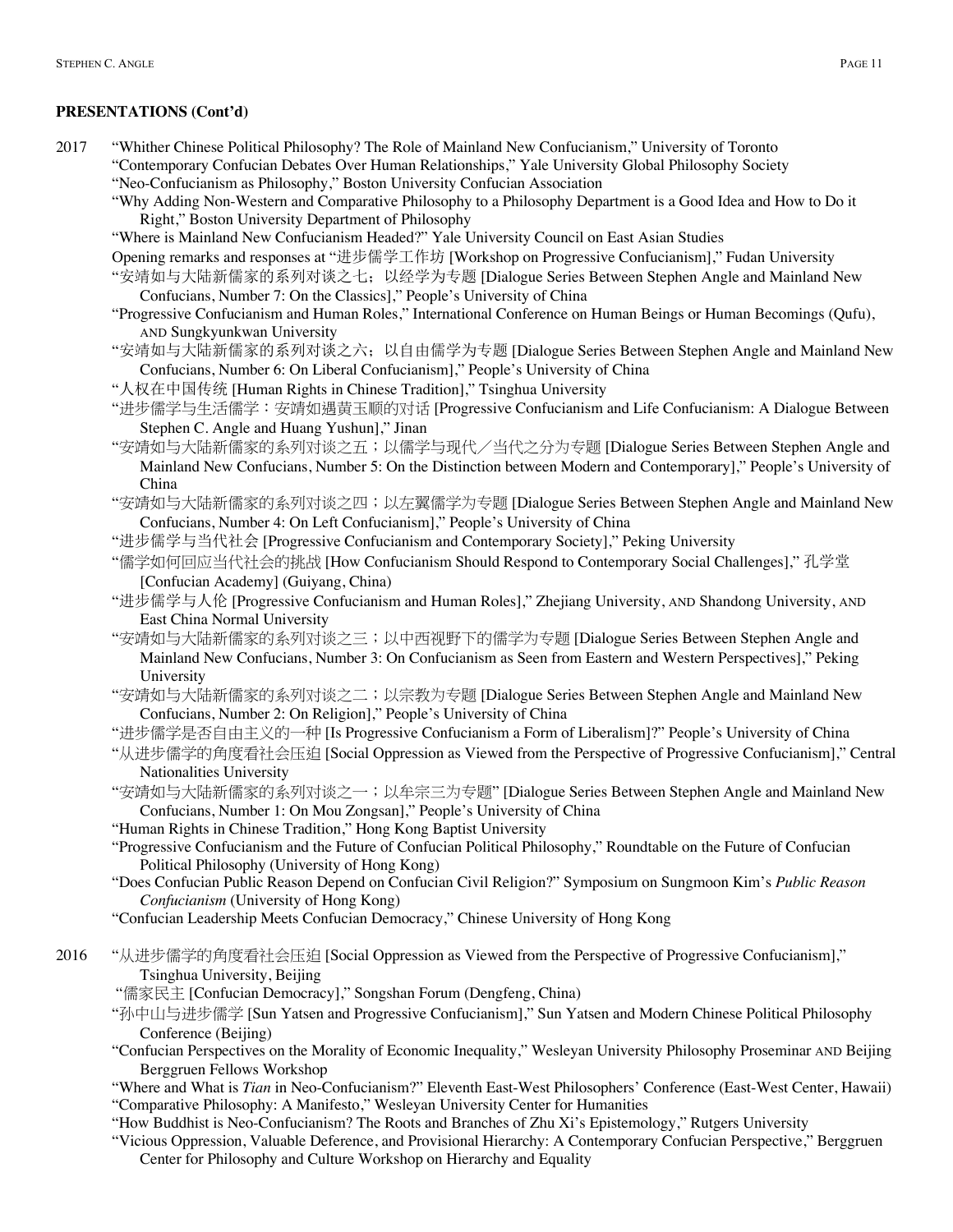- 2015 "Confucian Leadership Meets Confucian Democracy," Democracy and China: Philosophical-Political Reflections Workshop (Harvard University)
	- "將宋明理學當作哲學來教 [Teaching Neo-Confucianism as Philosophy]," Academia Sinica, Taiwan
	- "Can Confucians Justify Limited Government?" Symposium on Joseph Chan, *Confucian Perfectionism* (Hong Kong University)
	- "Confucian Democracy and the Opportunity of Modernization," Third Exchange Wesleyan-SSCP Forum (Guilin, China)
	- "Varieties of Knowing in Neo-Confucianism," Columbia Neo-Confucianism Seminar AND Center for East Asian and Comparative Philosophy, City University of Hong Kong
	- "China-Inspired Reflections on the History, Methodology, and Contents of Human Rights," Workshop on New Histories of Human Rights, Princeton University
	- "Toward Further Elucidation of Harmony: An Engagement with Chenyang Li," APA Pacific Division Conference (Vancouver, B.C.)

"Moral Virtue, Civic Virtue, and Pluralism," APA Pacific Division Conference (Vancouver, B.C.)

- "Progressive Confucianism and Our Global Future" (International Conference on Asian Studies, University of Scranton) "Harmony," Key Concepts in Theory lecture series, Wesleyan University
- 2014 "Neo-Confucianism as Political Theory," Department of Politics, Seoul National University
	- "Why Confucian Leaders Must Be Democrats," International Conference on Democratic Leadership in East Asia (Soongsil University, South Korea)
	- "Progressive Confucianism and Our Global Future," UBCI Distinguished Lecture Series, University at Buffalo
	- "The Three-Level Structure of Zhu Xi's Epistemology," 3<sup>rd</sup> Northeast Conference on Chinese Thought (Central Connecticut State University)
	- "The Future of Progressive Confucianism," Inaugural Conference of the World Consortium for Research on Confucian Cultures (East-West Center)
	- "How Confucianism Should Imagine the Global," International Conference on Chinese Ways of Thinking: Imagining the Global (London School of Economics)
	- "Neo-Confucian 'Civil Society'?" Department of Politics, London School of Economics
	- "Final Roundtable" Comparative Ancients Workshop, Yale University
	- "Nature (*xing*) as Ground of Morality in Chinese Buddhism and *Daoxue* Neo-Confucianism," International Conference on Mind and Nature in Chinese Philosophy (Tunghai University, Taiwan); AND Conference on Middle Period China, 800- 1400, Harvard University
	- "宋明理學與德性倫理學 [Neo-Confucianism and Virtue Ethics]," Tunghai University, Taiwan
	- "朱子知識論的三層結構 [The Three-Level Structure of Zhu Xi's Epistemology," Chengchi University, Taiwan
	- "Contemporary Confucianism and the Global Order" (Carolina Asia Center, University of North Carolina)
	- "Congress Should Be More Confucian: On the Contemporary Importance of Traditional Rituals," Liberal Arts Distinguished Lecturer Series (Quinsigamond Community College, Massachusetts)
- 2013 "Confucianism's Role in Future Debates about the Order of the World," International Conference on China's Future World Role (Beijing)
	- "素质教育与相互作用的教学 [Liberal Arts Education and Interactive Teaching]," Fudan University, Shanghai
	- "Progressive Confucianism on Social Criticism and the Value of Deference," Fudan University, Shanghai
	- "从进步儒学的立场看礼的地位 [The Status of Ritual as Seen from Progressive Confucianism]," East China Normal University, Shanghai
	- "Self-Restriction and Progressive Confucianism," International Conference on the Future of Confucianism (Fudan University, Shanghai)
	- "Reply to Critics," Can Confucianism Be "Progressive"? A Debate on *Contemporary Confucian Political Philosophy* (University of Hong Kong)
	- "Nature (*xing*) as Ground of Ethics: Buddhism And/Versus Neo-Confucianism," International Conference on Nature and Value in Chinese and Western Philosophy (Rutgers University)
	- "American Confucianism," Association for Asian Studies Conference
- 2012 "The Goals and Methods of Comparative Political Theory (Roundtable Discussion)," De-Parochializing Political Theory Conference (University of Victoria, BC)
	- "A Multi-Tradition-Based Humanities Curriculum: Challenges and Benefits," Yale-National University of Singapore College Curricular Planning Colloquium (New Haven)
	- "Introduction to Xunzi's Philosophy," 2012 Northeast Conference on Chinese Thought (Vassar College)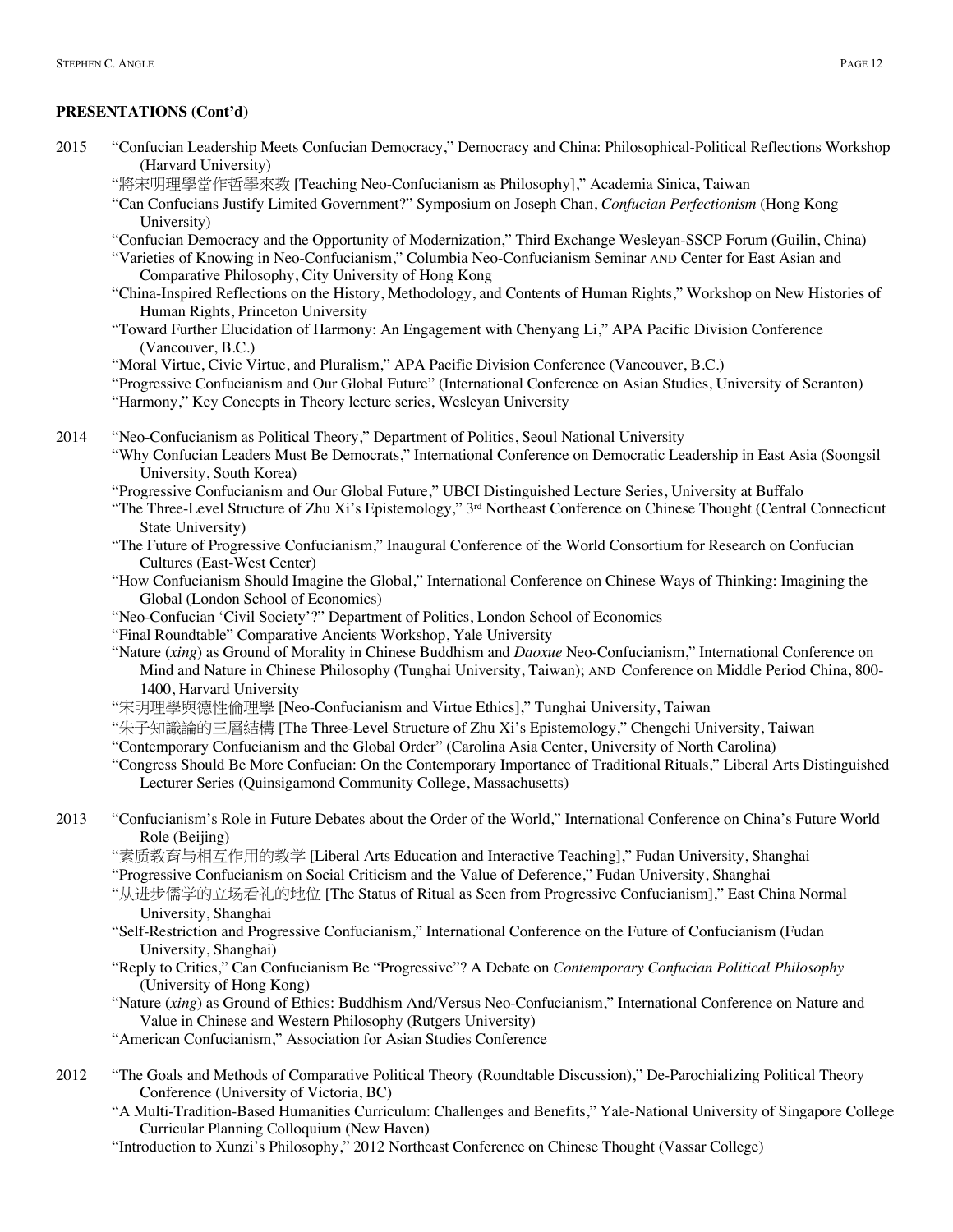- 2012 "Self-Restriction and Progressive Confucianism," University of Buffalo "Beyond 'New Confucianism': Confucian Thought for Twentieth-first Century China" Conference AND International Conference on the International Dimensions of Contemporary Neo-Confucianism (National Central University, Taiwan) "Reading the *Analects* as Moral Theory: Constructive Engagement?," Pacific APA "Progressive Confucianism," National University of Singapore AND Midwest Conference on Chinese Thought 2011 "American Confucianism," Inaugural SSCP-Wesleyan Exchange Forum, Beijing "Neo-Confucianism as Philosophical System and Spiritual Practice," Asian Studies Development Program, East–West Center, Hawaii "Competing Perspectives on the Way," Asian Studies Development Program, East–West Center, Hawaii "Author's Response," Book Symposium on *Sagehood*, Academia Sinica, Taiwan "Character, Moral Luck, and Oppression: Toward A Contemporary Confucian View of Social Criticism," UConn "Character East & West" Conference AND "Virtue and Moral Luck" Conference, Soochow University (Taiwan) "Seeing Confucian 'Active Moral Perception' in Light of Contemporary Psychology," Central APA 2010 "Rethinking Confucian Authority and Rejecting Confucian Authoritarianism," Columbia Society for Comparative Philosophy "Tradition, Dissent, and Human Rights in a Chinese Context," Chinese Culture in Transition Seminar, Middlesex (MA) Community College "The Rights of All Under Heaven: Human Rights and Contemporary Confucianism," International Conference on Human Rights, Beijing AND Connecticut College AND Haverford College "从美国视角看当代儒家哲学 [An American Perspective on Contemporary Confucianism]," Social Science of China Press, Beijing "Critical Confucianism and Social Justice," Nishan Forum, Shandong, China "Is Conscientiousness a Virtue? Confucian Answers," International Conference on Confucianism and Virtue Ethics, Peking University "Confucian Social Critique," Inaugural Tang Junyi Lecture Series, University of Michigan "Rethinking Confucian Sovereignty," Inaugural Tang Junyi Lecture Series, University of Michigan "Rule of Law and Virtue Politics in 20<sup>th</sup> Century China," Inaugural Tang Junyi Lecture Series, University of Michigan
	- "The Confucian Revival and Genuine Confucian Philosophical Critique," Inaugural Tang Junyi Lecture Series, University of Michigan
	- "The Rule of Law and Virtue Politics," Beijing International Conference on the Rule of Law (September, 2009) AND "Confucian Constitutionalism" Panel, APSA Conference
- 2009 "Zhu Xi's Virtue Ethics and the Grotian Challenge," Traditional Confucianism and the 21<sup>st</sup> Century conference, Fudan University
	- "论'非道德'与'道德'的区分 [On the 'Non-Moral' vs. 'Moral' Distinction]," Workshop on Virtue Ethics and Confucianism, Tsinghua University

"Fruits of Comparison: Method, Empathy, and Ritual in Erin Cline's 'Two Senses of Justice'," Pacific APA

- 2008/9 "The Necessity of Participation: Toward a Modern Confucian Politics," Rutgers University Philosophy Department (2008) AND University of Utah Philosophy Department (2009)
	- "In Search of Constructive Creativity: Global Philosophical Dialogue and the "Lost Soul" of Confucian Ethics," Confucian and Daoist Ethics conference, Taipei, Taiwan (2008) AND New Directions in Chinese Philosophy conference, CUHK (2009)
- 2008 "A Productive Dialogue: Contemporary Moral Education and Neo-Confucian Virtue Ethics," Confucian Virtues at Work conference, University of Oregon (2008) AND Mini-Conference on Neo-Confucianism and Moral Psychology (2009) "Disaggregation in Comparative Philosophy — Thoughts on the Methodology of Thomas A. Metzger," Methodology of Comparative Philosophy conference, Beijing, China

"China and Human Rights: History and Current Challenges," National Press Club, Washington DC

"Comments on Bryan Van Norden, *Virtue Ethics and Consequentialism in Early Chinese Philosophy*," Author-meets-critics session, Pacific APA

2007 "Angry Sages," Conference on Confucianism and Moral Psychology, Hong Kong University of Science and Technology "The Necessity of Participation: Toward a Modern Confucian Politics," Conference on Public Reason and the Harmonious Society: The Future of Political Theory in a Cross-Cultural Perspective, Qinghua University "Human Rights and Harmony in China," Kennedy School of Government, Harvard University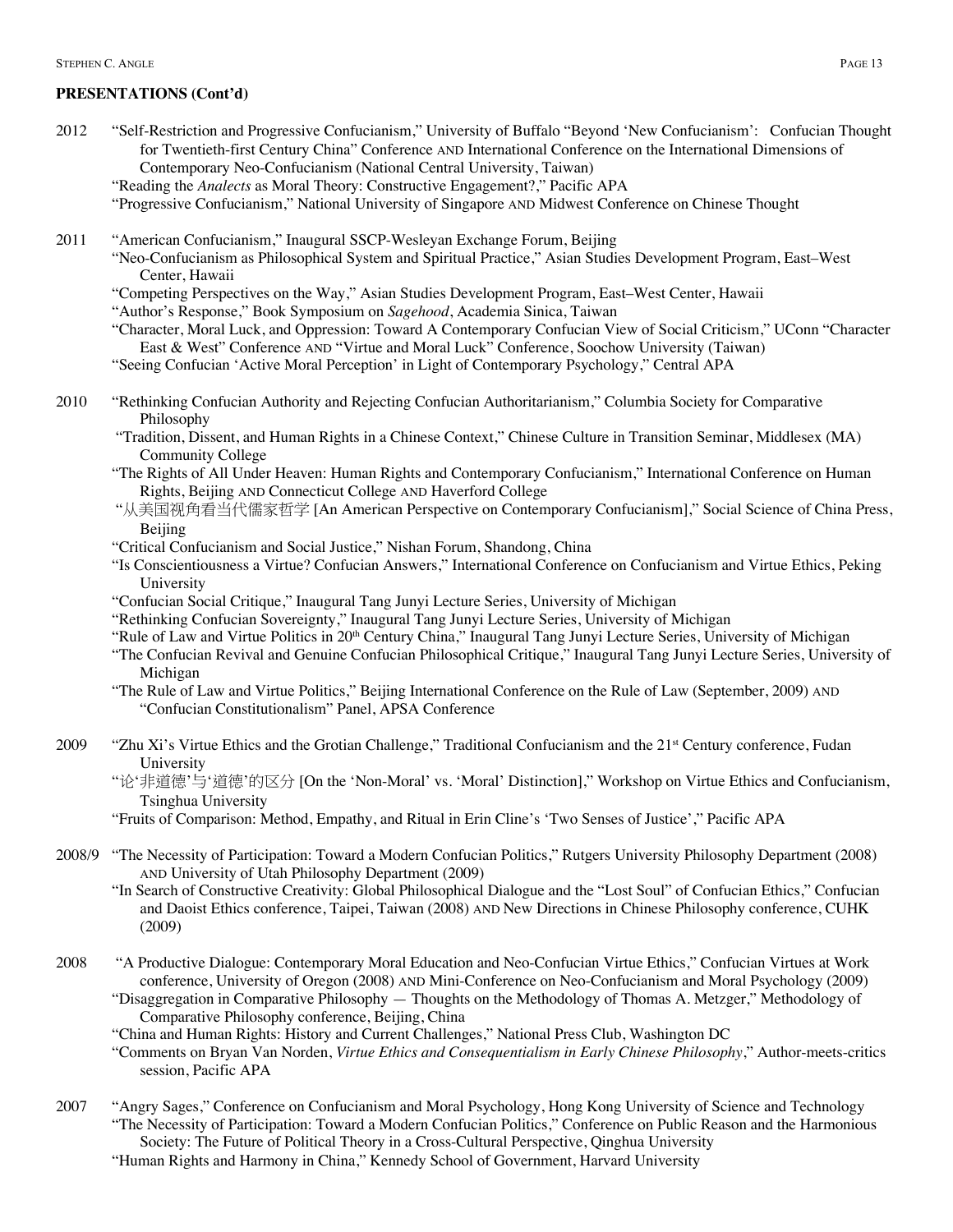- 2007 "道德的两难与儒家的和谐:一个中西哲学互相学习的机会 [Moral Dilemmas and Confucian Harmony: An Opportunity for Mutual Learning between Eastern and Western Philosophy]," Beijing University Institute for Foreign Philosophy; AND Qinghua University Department of Philosophy; AND Huafan University Department of Philosophy; AND Renmin University Department of Philosophy
	- "有根的全球德性倫理學: 儒學與葛罗秀斯的挑戰 [Rooted Global Virtue Ethics: Confucianism and the Challenge of Grotius]," The International Symposium on Confucian Philosophy: Reconstruction and Interpretation of Paradigms, Soochow University, Taiwan; AND International Society for Chinese Philosophy Biannual Conference, Wuhan University
	- "Should Confucianism Matter to China's Future?" Wesleyan Club of Beijing
	- "The Importance and Possibility of Comparative Philosophy," Wuhan University
	- "圣人的自发与道德知觉:兼论知行合一的现代意义 [Sagely Ease and Moral Perception: The Contemporary Significance of the Unity of Knowledge and Action]," Wuhan University
	- "论儒家对道德冲突的消解及其得失 [On the Strengths and Weaknesses of the Confucian Approach to Resolving Moral Conflicts]," Wuhan University
	- "Human Rights and Harmony," City University of Hong Kong
	- "Harmony and Moral Conflict," Lingnan University
	- "比较哲学的重要性和可能性 [The Importance and Possibility of Comparative Philosophy]," Capital Normal University
- 2006 "敬、礼、与完美在当代人的精神生活 [Reverence, Ritual, and Perfection in Contemporary Spiritual Life]," East China Normal University Conference on Contemporary Chinese Spiritual Life
	- "The Way Forward for Contemporary Confucian Political Thought: Mou Zongsan on Moral and/versus Political Value," Conference on Confucianism in a Post-Modern World, Beijing Language and Culture University
	- "Western versus Chinese Harmony: Comments on Adam Przeworski, 'Consensus and Conflict in Western Thought on Representative Government'," Qinghua University
	- "Inter-disciplinary Research on Human Rights: Challenges and Opportunities," Assessing Human Rights: A Seminar on Interdisciplinary Research Methodologies, Beijing
	- "从比较哲学的观点看圣人 [Viewing Sagehood from the Perspective of Comparative Philosophy]," Beijing Normal University Philosophical Salon
	- "敬、礼、与完美在现代(儒学)的政治哲学 [Reverence, Ritual, and Perfection in Contemporary (Confucian) Political Philosophy," International Forum on Political Philosophy, Capital Normal University, Beijing
	- "Confucian Sagehood and/vs. Contemporary Politics," Center for Chinese Studies, University of California at Berkeley "Sage or Sinner: Who is Best for Chinese Democracy?" WESeminar on the Road
	- "Do China's Human Rights Traditions Matter Today?" Amherst College AND China at the Crossroads Conference, Kutztown State University
	- "Confucianism is not Islam: Human Rights and Epistemological Differences Among Traditions Today" Barnes Symposium, University of South Carolina
	- "Learning to Look for Harmony," American Association of Religion
- 2005 "The Role of Harmony: Confucians and Analytic Philosophers in Dialogue," International Conference on Chinese Philosophy in Analytical Perspective, Taipei
	- "Decent Democratic Centralism," University of Hong Kong
	- "Chinese Philosophers and Global Philosophy," International Conference on "Western Interpretations, Chinese Responses: Reflections and Inquiries on the Methodology of Chinese Philosophy," Chinese University of Hong Kong
	- "Harmony," ISCP Panel at Pacific APA Annual Meeting
	- "Confucianism: Tradition and Transition," Tufts Institute for Leadership and International Perspective Symposium
- 2004 "Making Room for Comparative Philosophy: Davidson, Brandom, and Conceptual Distance," Beijing Conference on Davidson's Philosophy and Chinese Philosophy "Must We Choose Our Leaders? Human Rights and Political Participation," Beijing International Conference on Democracy

"Confucius and/versus Rawls: China and the Global Philosophy of Human Rights," New England China Seminar

- 2005/3 "Confucian Enlightenment," Bard College First-Year Seminar Program (2005 *and* 2003)
- 2003 "Must We Choose Our Leaders? Human Rights and Political Participation in China," Boston University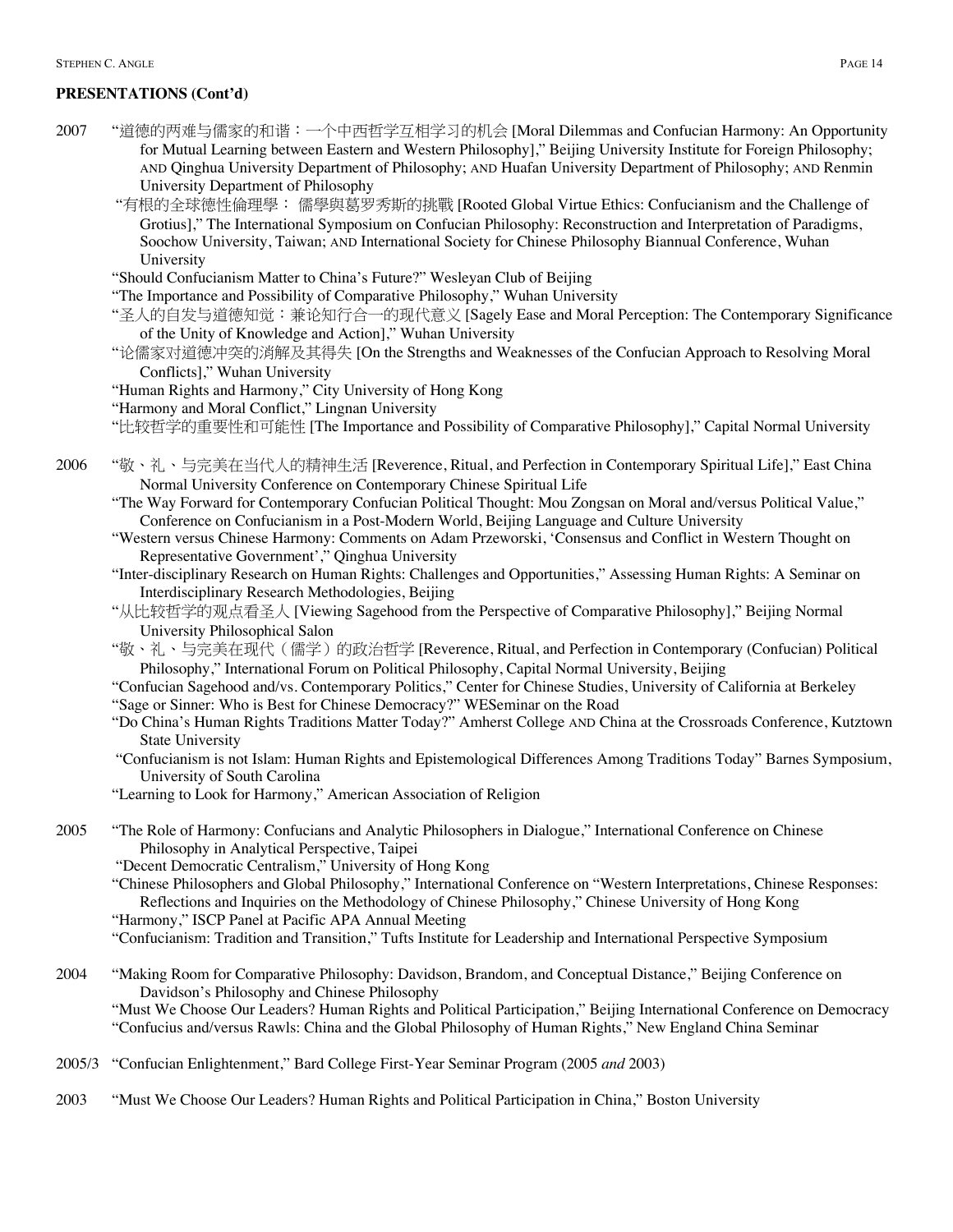- 2002 "The Normative Implications of China's Human Rights Tradition," American Political Science Association Annual Meeting "Should We Leave Them Alone? Normative Implications of China's Human Rights Tradition," Conference on Human Rights in Asia, Michigan State University, *and* Vassar College
	- "Confucian Response," John Dewey Half-Century Memorial Seminar, Boston Research Center for the 21st Century "What's Wrong with Perfection?", Center for Humanities, Wesleyan University
	- "Comments on Confucianism and Pluralism," Confucian Humanism in the Contemporary World Seminar, Harvard-Yenching Institute
- 2001 "Toward a Cross-Cultural Dialogue on Rights and Interests," International Conference on Political Philosophy (Beijing)
- 2000 "Redefining Confucian Pluralism," Workshop on Confucianism and Pluralism (Wesleyan University)
- 1999 "Themes from *The Challenge of China*," Yale Law School Schell Center for International Human Rights "Prospects for the Confucian Etext Project," Pacific Neighborhood Consortium Conference (Taipei)
- 1998 "Reading Chinese Rights Discourse as Confucian," Colby College Philosophy Colloquium "Using SGML to Prepare Electronic Editions of Chinese Texts," Wesleyan University Academic Technology Roundtable "Of Wines and Bottles: Neo-Confucianism and Chinese Rights Discourse," International Convention of Asian Scholars (Holland)
- 1998 "酒瓶和葡萄酒:新儒学和中国权利思想 [Of Wines and Bottles: Neo-Confucianism and Chinese Rights Discourse]," Conference on Confucianism and Human Relationships: Human Dignity, Human Right, and Human Responsibility (Beijing)
	- "True Selves, Proper Desires, and the Neo-Confucian Origins of Chinese Rights Discourse," Harvard University Chinese Humanities Seminar
- 1997 "Technical Vocabulary in the *Mencius*," 8th Warring States Working Group Conference
- 1996 "Should We All Be More English? Liang Qichao, Rudolf von Jhering, and Rights," Conference on Confucianism and Humanism (Beijing)
- 1995 "Did Someone say 'Rights'? Liu Shipei's Concept of '*Quanli*'," Seventh East-West Philosophers' Conference

### **INTERNET PROJECTS**

- *The Progressive Confucian Web* (2018-): Editor and administrator of site presenting Chinese-language writings on progressive Confucianism, many of them translated from English. <http://jinburuxue.com>.
- *Neo-Confucianism: A Companion Website for Neo-Confucianism: A Philosophical Introduction* (2017-): Co-administrator, with Justin Tiwald. <http://neo-confucianism.com>
- *Warp, Weft, and Way: A Group Blog in Chinese and Comparative Philosophy* (2009-present): Co-administrator, with Manyul Im. <http://warpweftandway.com>.
- *Chinese Human Rights Web* (2001-present): With Marina Svensson, established companion site for *The Chinese Human Rights Reader*. <http://www.chinesehumanrightsreader.org>.
- *Confucian Etext Project* (1995-2000): Supervised input, editing, and publication on the internet of numerous Chinese philosophical texts. <http://sangle.web.wesleyan.edu/etext/>.

# **SENIOR ESSAYS AND THESES TUTORED (\* = received University Honors; \*\* = received Wise Prize)**

- Ernest Kow, "*Gong* and *Si* Painfully Acquired" (EAS Senior Essay, Spring 1996)
- Jamie Kilberg, "Personality and Ideology: Problems with the Transition of Power in North Korea" (EAS Senior Thesis, 1996-7)
- Yuching "Mei" Woo, "Flappers, Telescopes, and Naughty Novels: 17th and 18th Century Echoes in Shanghai Fashion of the 1920s" (EAS Senior Thesis, 1996-7)
- Andrew Crawford, "A Revolution of Ideas: The Baba Tatsui Synthesis" (CSS Senior Essay, Spring 1997)
- \*Wing F. Ng, "To Rejuvenate an Old Civilization: Philosophical Aspects of Intellectual Change in China, 1895-1898" (EAS Senior Thesis, 1997-8; co-advisor with Vera Schwarcz)
- Adam Birnbaum, "The Development of Daoisms" (EAS Senior Essay, Fall 1998)
- \*Joseph Casey, "Relocating Culture: Da-sein and the "Hui" People" (Philosophy/COL Senior Thesis, 2000-2001)
- Whitney Trevelyan, "Constituents of Freedom" (Philosophy Senior Thesis, 2000-2001)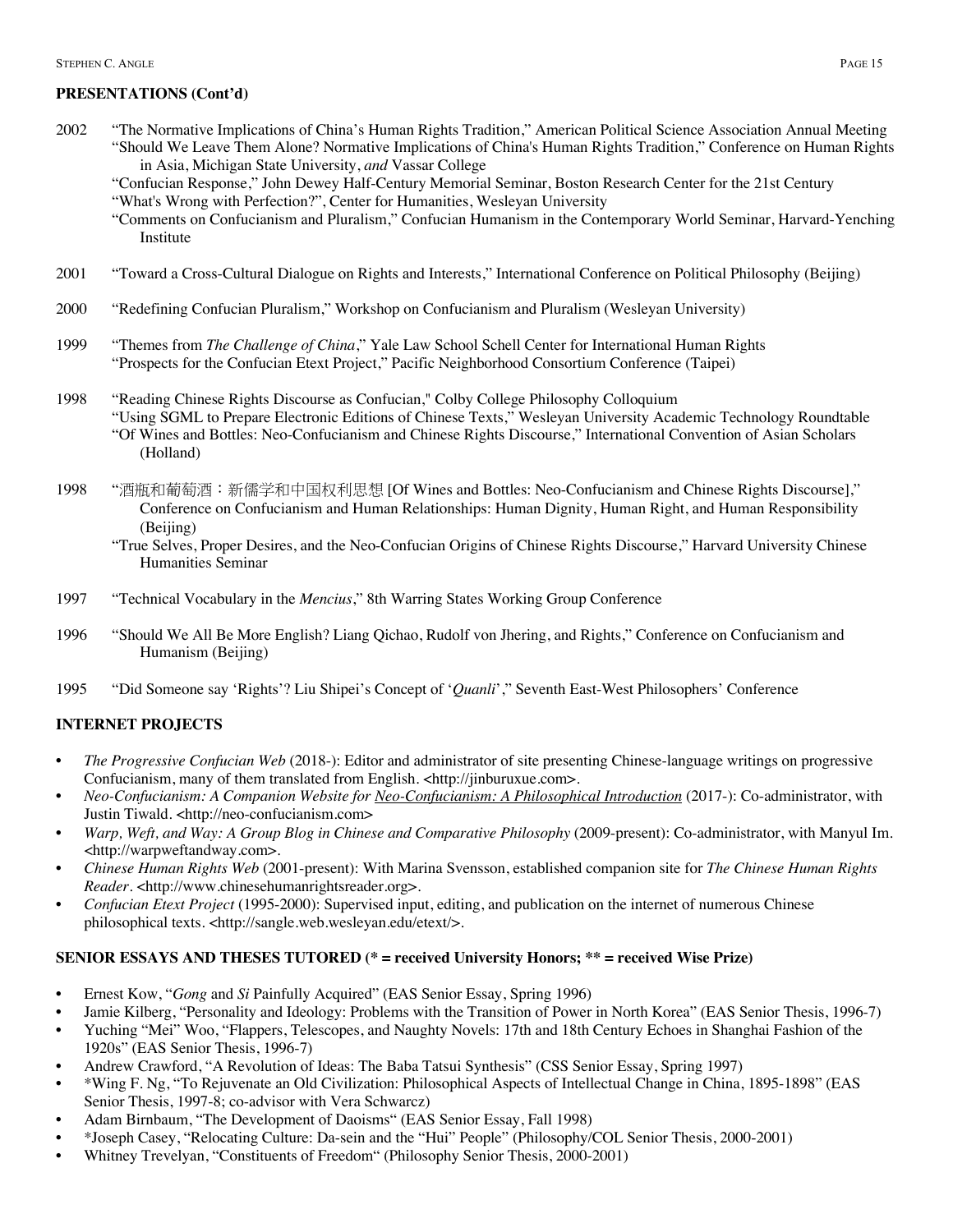# **SENIOR ESSAYS AND THESES TUTORED (Cont'd)**

- Kaori Ura, "The Necessity of Flexible Response: Transitional Justice in Cambodia, Rwanda, and South Africa" (CSS Senior Thesis, 2000-2001)
- Stephanie Weber, "The Price of Poverty: The Social Determinants of HIV/AIDS in China" (EAS Senior Thesis, 2000-2001)
- Elissa Wilker, "Health Disparity and Hepatitis B Immunization: China Confronts a Global Concern" (EAS Senior Thesis, 2001- 2002)
- Allison Rodman, "Coffee Culture in China: Cosmopolitanism in a Cup" (EAS Senior Thesis, 2001-02)
- Marc Berger, "New Beijing, Great Olympics: the 2008 Bid and its History" (EAS Senior Thesis, 2003-2004)
- Peter Thilly, "Wandering, Sorting, and Nurturing: A Partial Translation of the *Zhuangzi*, with Commentary" (EAS Senior Thesis, 2003-2004)
- Jesse Brenner, "Roaming Free Inside the Cage: *Wuwei*, *Ziran*, and the Sage in the *Daodejing* and the *Zhuangzi*" (Philosophy Senior Essay, Fall 2004)
- Terence Poon, "Talking Perfectionism in Singapore" (CSS Senior Thesis, 2004-5)
- Bryan Lewis, "The Practice of Believing in Relativism" (Philosophy Senior Thesis, 2005-6)
- Samuel Ruth, "From Mao to the Market: An Analysis of Chinese Higher Education in the Communist Era" (EAS Senior Thesis, 2007-8)
- Mary Gonzalez, "Confucianism as the Language of Rhetoric: The Case of Nishi Amane and the *Imperial Rescript to Soldiers and Sailors*" (EAS Senior Essay, 2009)
- Linnea Damer, "A Weighty Romance My Time as a Red Guard, by Qin Hui" (EAS Senior Essay, Fall 2009)
- Rebecca Krisel, "The Hidden Costs of U.S. Counterinsurgency Strategy" (CSS Senior Thesis, 2009-2010)
- Andrew Lim, "Rethinking Meritocracy: Imperial Principles for Contemporary Times" (CSS Senior Thesis, 2009-2010)
- Joseph Barber, "Multiplicity of Meaning: A Discourse on the Discursive" (Philosophy Senior Essay, Spring 2010)
- Charmaine Chen, "Beyond "The Great Firewall": A Closer Look at Online Public Discourse in the People's Republic of China" (CSS Senior Thesis, 2011-12)
- \*\*Immanuel Lokwei, "Moral Beauty as an Overriding Imperative in Confucianism" (Philosophy Senior Thesis, 2011-12)
- Bertram Lim, "Meritocracy in Singapore: A Philosophical and Historical Assessment" (CSS Senior Thesis; co-advised with Brian Fay, 2012-13)
- Ryan "Biko" Robb-Joseph, "Japanese Neo-Confucianism and Ogyū Sorai" (EAS Senior Essay, Fall 2013)
- Tennessee Mowrey, "Actualizing *Uji* Through Composition" (EAS and Music Senior Thesis; co-advised with Paula Matthusen, 2013-14)
- Aobo Dong, "Between Jesus and Wall Street: Overcoming the Great Displacement in the American Cultural War" (CSS Senior Thesis, 2014-15)
- Duane Chen, "*Semper Confucianismus*: A Virtuous Approach to Military Affairs" (Philosophy Senior Thesis, 2014-15)
- Dylan Awalt-Conley, "Full Moon Spontaneity: A Hopeful Account of Accountability without Constancy" (Philosophy Senior Essay, Spring 2015)
- Danica Cao, "From Listening to Speaking?: A Survey of the Emerging "Sinophone Philosophy" (Philosophy Tutorial Essay, Fall 2017)
- Guilu Murphy, "The Triad: A Foundation for a Holistic (Neo) Confucian Environmental Ethic" (CEAS Senior Essay, Fall 2017)
- Gabrielle Parke, "The Implications of an AI Revolution; Revisiting Self-cultivation" (CEAS Senior Essay, Fall 2017)
- Anpei Qian, "Finding Their Way Home: A Lifelong Journey of the Chinese Educational Mission Students in China" (CSS Senior Thesis, 2018-19)
- Emma Porrazzo, "Jointly Building the Belt and Road: An Investigation of Defensible BRI Operationalization in Malaysia" (CSS and CEAS Senior Thesis, 2018-19)
- Edward Chapman, "A Spring Onion: Communicating Moral Concern about the Xinjiang Crisis with the Language of Human Rights" (Philosophy Senior Thesis, 2019-20)
- Sam Chen, "Understanding the Chinese Notion of Privacy through the Lens of Confucianism" (CSS Senior Essay, Fall 2020)
- Yuhsuan Liu, "'The Kinmen Special Tearoom': What does the Taiwanese Military Brothel in the Past Tell Us about Legalization of Sex Work?" (CSS Senior Essay, Spring 2021)

# **PHD DISSERTATION COMMITTEE MEMBER or EXTERNAL EXAMINER**

- Lisa Rogers, Department of Asian Languages and Cultures, University of Michigan, "Nature and Ethics in Late Qing Thought" (Defended March 2004)
- Taru Salmenkari, Institute of Asian and African Studies, University of Helsinki, "Democracy, Participation, and Deliberation in China" (Defended October 2006)
- David Mathies, Department of Religion, Boston University, "Common Grounds without Foundations: A Pragmatic Approach to Ethical Disagreements Across Cultural, Philosophical, and Religious Traditions" (Defended November 2007)
- Gustavus A. McLeod, Department of Philosophy, University of Connecticut, "Moral Personhood in Confucius and Aristotle" (Defended April 2009)